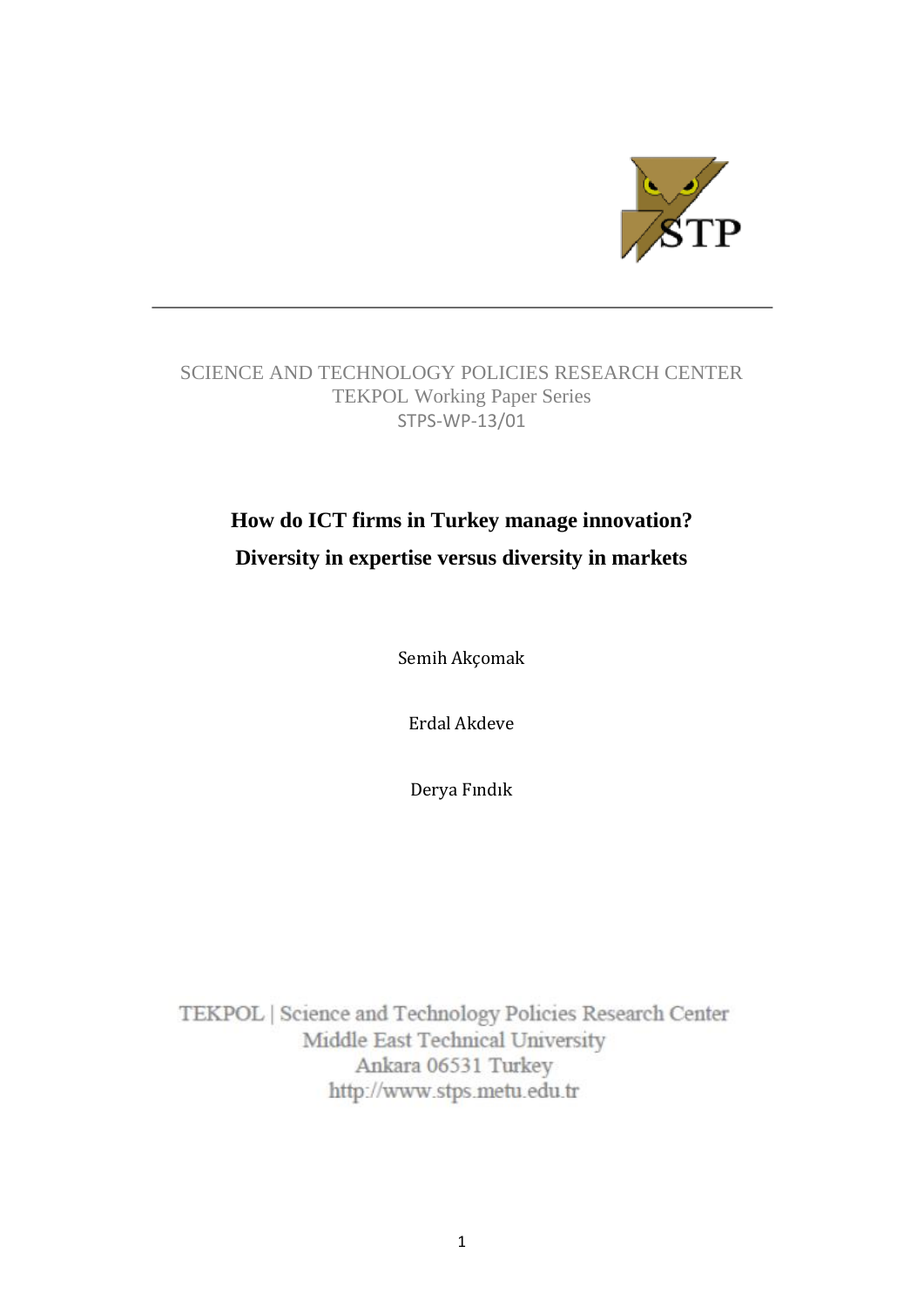**Science and Technology Policies Research Center TEKPOL Working Paper Series**

Semih Akçomak akcomak@metu.edu.tr TEKPOL, Middle East Technical University

Erdal Akdeve erdal.akdeve@ybu.edu.tr School of Management, Yıldırım Beyazıt University

Derya Fındık dfindik@metu.edu.tr TEKPOL, Middle East Technical University

#### **Abstract**

This paper provides a novel taxonomy of firms based on specialisation versus diversification in production and markets. Firms may chose to specialise on few production activities or alternatively may build expertise in many activities. There is an accompanying decision when firms sell their products: whether to serve few or many markets. We argue that the location on the specialisation-diversification spectrum significantly affects how firms manage innovation. For a sample of 90 innovator ICT firms in Ankara we find that cooperation structure, sources of innovation and funding of R&D display statistically significant different patterns according to the specialisation-diversification taxonomy.

Key words: management of innovation, core competency, expertise building, R&D, ICT JEL: O32, L22, L86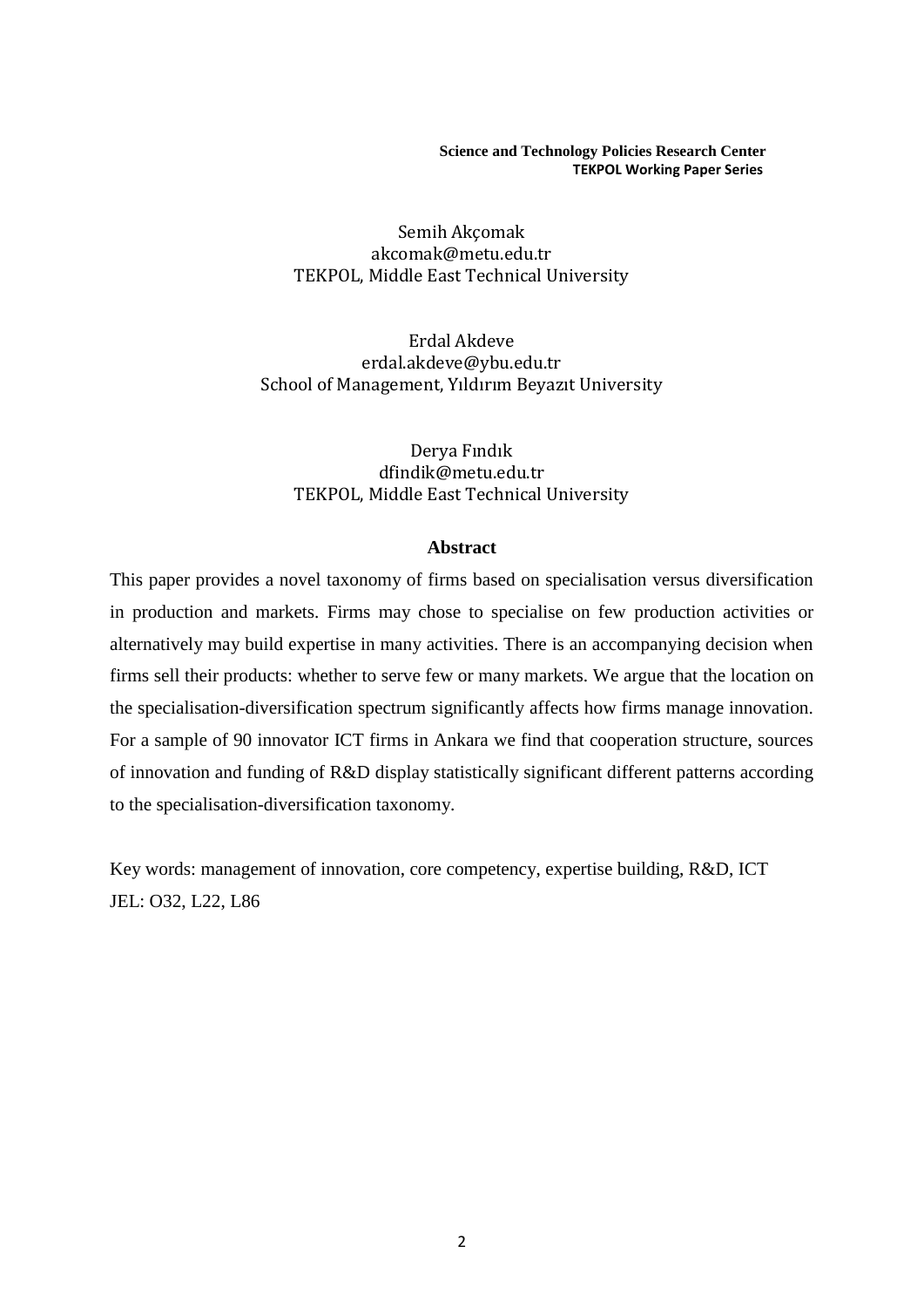#### **1. Introduction**

Firms use different strategies to manage innovation. Firm resources, market structure and the size of the firm play crucial role in forming firm strategies. The resource based view (e.g., Wernerfelt, 1984), dynamic capabilites (e.g., Teece, Pisano and Shuen, 1997) and core competence (e.g., Prahalad and Hamel, 1990) literatures discuss how combining unique firm resources and capabilities can leverage the competitive position of the firm.

In this paper we investigate the innovation management strategies of Information and Communication Technologies (ICT) firms in Ankara. ICT firms face an environment where the rate of technological change is high, product cycle is short and competition is high. In such an environment keeping competitive position requires strategies that are carefully built towards survival and growth. These strategies are made of bundles of firm specific decisions that are crucial in benefiting from various opportunities in the ICT sector.

We provide a novel taxonomy of firms based on the decisions in production and markets using data from ICT firms in Ankara. We view specialisation or diversification in production and markets as important firm decision. Firms may build expertise in a number of fields thus specialise on a core technology field or diversify and acquire knowledge in many related subfields. We refer to this as the specialisation-diversification decision in production. In a similar way firms may serve to limited number of markets or to many markets. We refer to this as the specialisation-diversification in markets. Previous research has focused on the specialisation-diversification in either production or markets (e.g., Varadarajan and Ramanujam, 1987; Hoskisson and Hitt, 1990; Markides and Williamson, 1994; Cantner and Graf, 2004). With respect to ICT sector Granstrand, Patel and Pavitt (1997) show that firms do have core competencies in production but also diversify within the ICT sector. As such firms may have "distributed" rather than "core" competencies. According to our knowledge there is no work that attempts the merge specialisation-diversification decisions in both production and markets. The interplay of both could enhance our understanding in how firms organise production and innovation.

We argue that the position of firms in specialisation-diversification taxonomy is an important determinant of how firms manage innovation. Thus we expect that firm organisation, cooperation structure, sources of innovation and funding of R&D differ according to this taxonomy. To clarify our argument we can look at the following example. About 50 percent of the ICT firms in Ankara have expertise in one or two fields. Among a set

3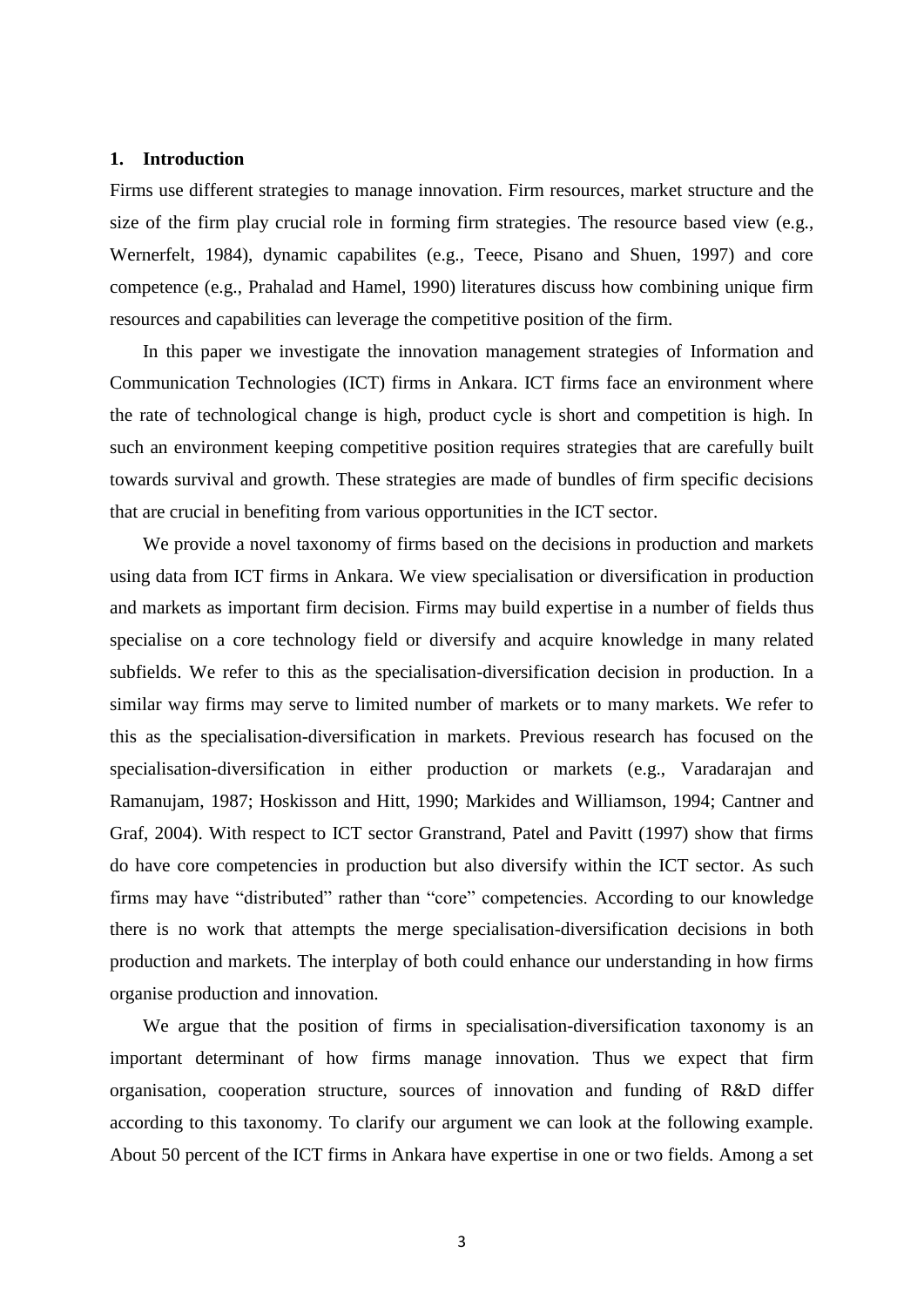of 40 expertise fields such as embedded system design, nanoelectronics and photonics, onequarter of the firms are active in only one field and produce only one or two products. On the other end of the spectrum there are multi-product firms that diversify production and markets. 10 percent of the firms have expertise in more than 10 fields and produce on average 20 products. On the specialisation-diversification spectrum of production and markets numerous firms operate with different strategies to maintain competitiveness. As an important channel to maintain competitiveness we argue that innovation strategies cannot be independent from the location on the specialisation-diversification spectrum.

To investigate the idea sketched above we first explain our taxonomy in detail and group firms into four groups: core-specialised firms, diversified firms and two intermediate groups. Our empirical framework is build on comparing groups to see whether there are statistically significant differences among groups regarding key firm characteristics, cooperation structure, R&D funding and sources of innovation. Moreover we select four firms that represent each group and investigate these firms in a detail manner. So we not only present statistical comparisons but also support our findings with a field work investigating four representative firms in detail. We show that for a sample of 90 ICT firms located in Ankara the extent of cooperation, funding of R&D and sources of innovation are different in core-specialised firms compared to multi-product firms that diversify production.

This research contributes to the existing literature in at least three ways. First we present a novel taxonomy of firms based on the decision to specialise or diversify production and/or markets. We think that this approach provides a more lucid understanding on the differences in firm organisation and the management of innovation. Second, we use detailed micro data on firm organisation and innovation from an emerging market such as Turkey. The case of Ankara is interesting because Ankara has emerged as a major player in ICT and electronics sector in Turkey. Current figures show that about 50 percent of all technology-zone R&D personnel employment in Turkey is in Ankara. Given this there is hardly any study that map the ICT sector in Ankara. One particular interesting point is that all firms in our sample are innovators. Thus we can assess firm strategies towards managing the innovation process. Finally, our questionnaire design is novel in the sense that we collect detailed information on the production of firms, technological fields they focus on and markets they serve.

This paper is structured as follows. Section 2 discusses the related literature briefly. Section 3 presents the specialisation-diversification taxonomy. We explain our empirical strategy in section 4. The following section presents the empirical results and the accompanying firm cases. Section 6 concludes.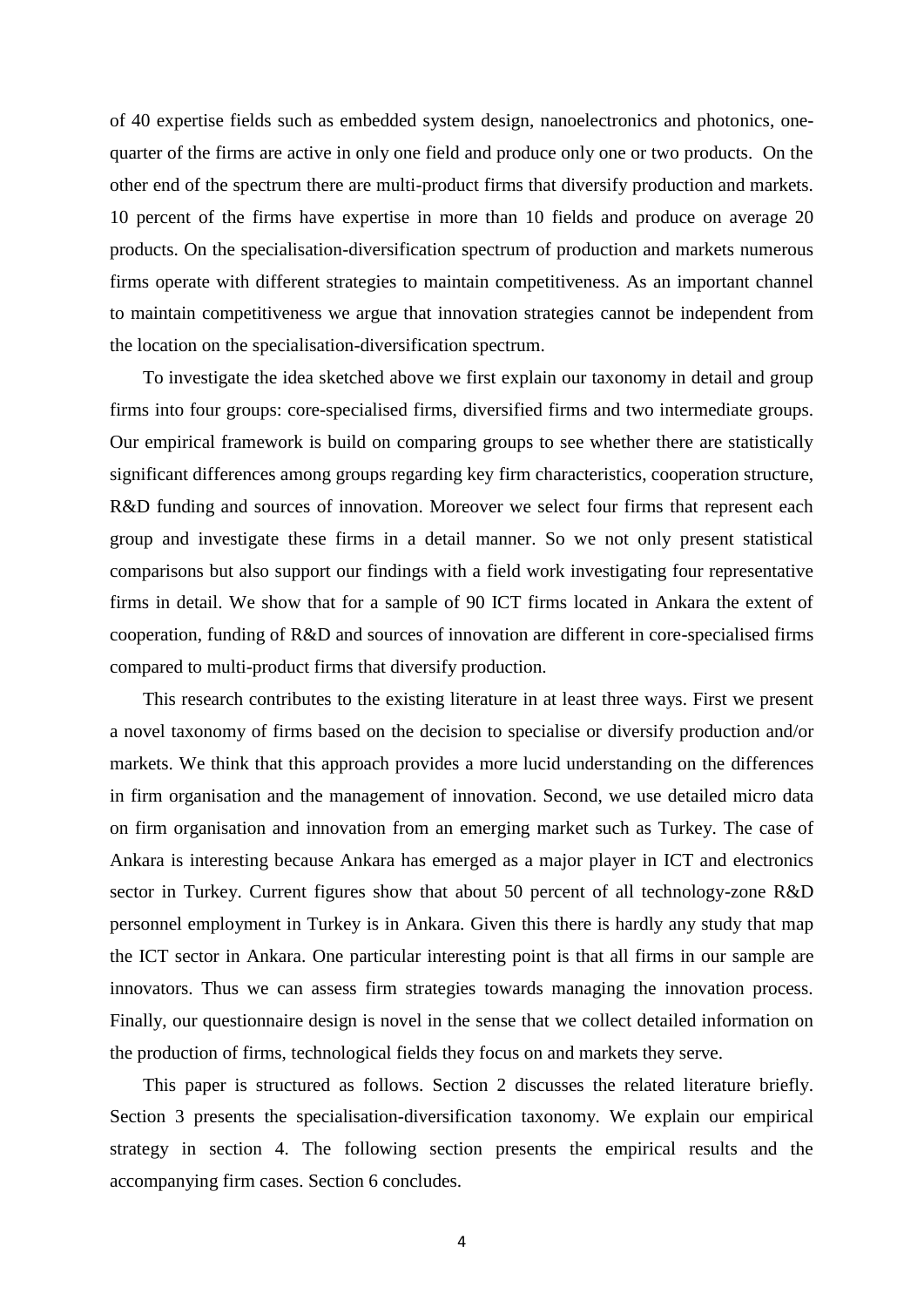#### **2. Background Literature**

1

Firms need to innovate and maintain product variety to meet diversified customer needs. In such an environment firms may implement different innovation management strategies. In this paper we argue that the decision to diversify expertise and/or markets is a key determinant in shaping different innovation management strategies. This argument could be framed within the sources of innovation literature (e.g., Von Hippel, 1988). The fact that firms have diverse sources of innovation has major consequences for the management of innovation both with respect to the organization of R&D and building competitive advantage. The main ideas in this paper that can be embedded in the source of innovation literature are mainly related to three inter-connected literatures: resource based view (e.g., Penrose, 1959; Wernerfelt, 1984), dynamic capabilites (e.g., Teece, Pisano and Shuen, 1997), and core competence (e.g., Prahalad and Hamel, 1990). These literatures discuss the importance of combining unique firm resources and capabilities in an efficient way to leverage the competitive position of the firm.<sup>1</sup>

Resource-based view (RBV) links firm's own resources with its performance. RBV assumes that firm infrastructure, which is not easily substitutable, is the main source of competitive advantage (Wernerfelt, 1984; Peteraf, 1993; Barney, 2001). Grant (1991) separates the "infrastructure" into the three categories of tangible, intangible and personnelbased resources. Financial resources and physical infrastructure represent firm's tangible resources, while reputation and product quality are considered to be intangible. Personnelbased resources are further broken down into technical know-how, organizational culture and employee training. In this paper we mainly investigate the importance of tangible resources (e.g., funding of R&D) and technical know-how (e.g., technological expertise) in managing the innovation process. Section 5 utilizes these ideas and investigate whether firm resources that are used in innovation differ in terms of production and marketing strategies of the firms.

<sup>&</sup>lt;sup>1</sup> This line of research is also related to the heterogenous firms view of the evolutionary economic theory (e.g., Nelson and Winter, 1982). Because the concepts of resource, capability and (core) competence are not readily defined there is an inherent ambiguity especially in practically applying these concepts (Drejer, 2000; Hafeez, Zhang and Malak, 2002; Ljungquist, 2007). One inherent problem in the discussion of resources, competences and capabilities is the measurement. Newbert (2007) concluded that capabilities and core competencies are more important in explaining competitiveness than resources. However, resources have received much empirical attention since resources are easier to identify and measure, while capabilities and core competencies are difficult to access and identify (Trott, Maddocks, and Wheeler, 2009). Even sometimes these concepts are used interchangably (e.g., Spanos and Prastacos, 2004).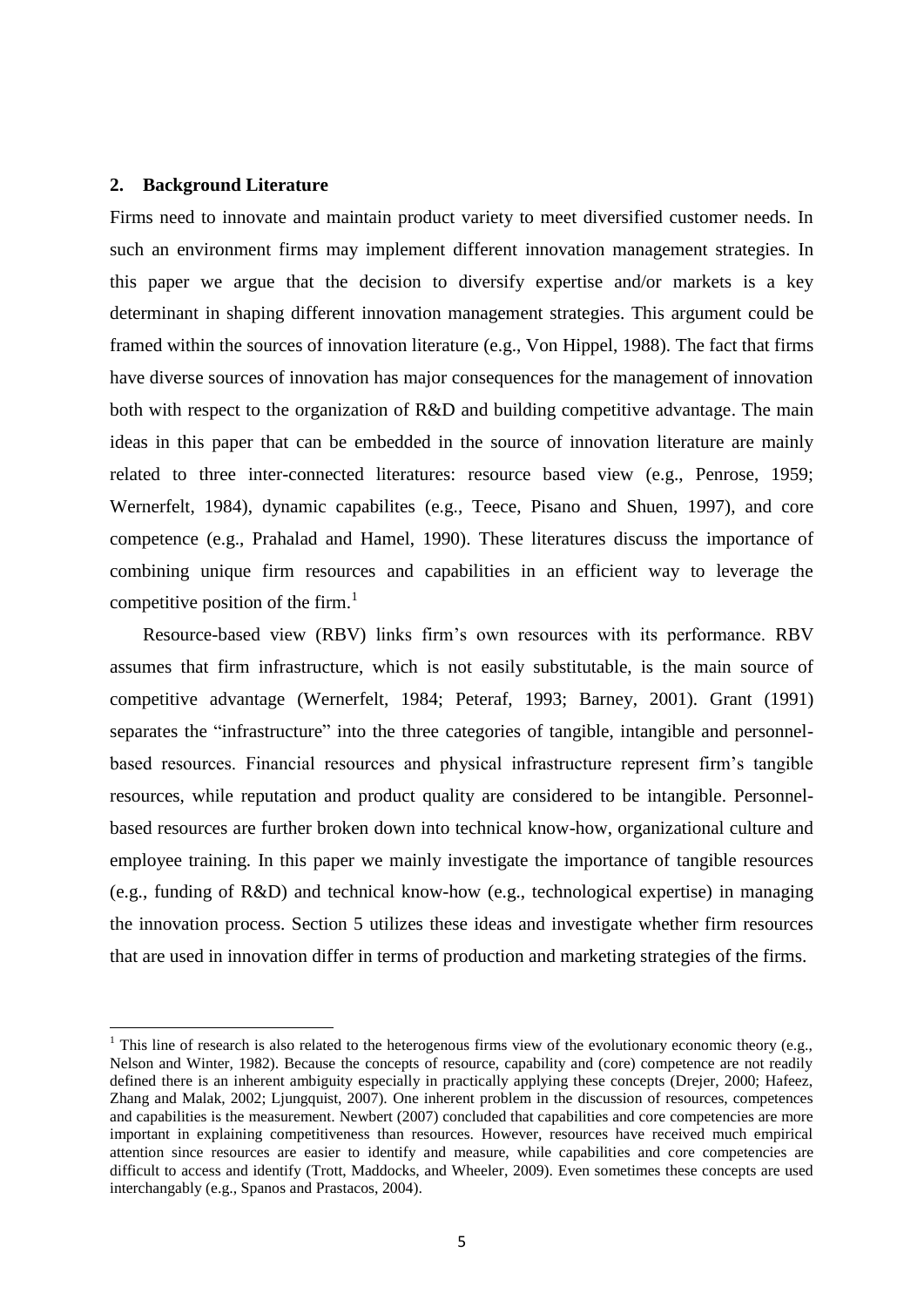Albeit the usefulness of the RBV in explaining the competitiveness of the firm, mere existence of unique firm resources are not considered to be focal because value is created when resources are utilized in innovative ways, and what makes the difference is the way the firm utilizes its resources (i.e., firm strategies). Teece and Pisano (1994) define this process as the implementation of firm strategies in two ways. The first focuses on compatibility between the technology and internal capabilities and the second highlights the importance of building strategies that suit the firm's environmental conditions. According to the comprehensive version of the RBV resources are translated into overall firm performance by means of organizational skills which are also referred as the firm's "dynamic capability".

Dynamic capability is defined as the ability of the firm to align resources and competences to enhance competitiveness in a changing environment (Teece and Pisano, 1994; Teece, Pisano and Shuen, 1997). Doving and Gooderham (2008: 845) conceive dynamic capabilities as "enduring routines, systems, and processes that are visible, known, and managerially intended as a means to achieving new resource configurations". Describing dynamic capabilities as ability utilizing opportunities for firms to capture value Teece (2010) emphasize that in a successful innovation process firm's capabilities have to cooperate with the eco-system. In this paper, we view dynamic capabilities as the ability of managing the innovation process by determining strategies to adapt to changing external business environment.<sup>2</sup> According to this approach, resources, capabilities and competences are integrated and reintegrated so that they are tuned in to the business environment (e.g., Teece, 2007). In order to build the dynamic capabilities, the firm is required to sense (i.e. identify and assess an opportunity) and seize (i.e., mobilization of resources to capture value) opportunities for new technologies or markets, as well as to successfully reallocate its resources or develop new ones (Kim, Lim and Park, 2009; Teece, 2010).

The core competence literature approaches the competitiveness problem from another angle. According to this literature the resources and capabilites have to be succesfully integrated to result in sustainable competitive advantage (Hafeez, Zhang and Malak, 2002) and as such understanding core competencies are vital for exploiting firm's resources (Javidan, 1998). So what creates value added is not the unique assests and resources of the firm but the efficient integration of these assets and resources. Prahalad and Hamel (1990: 82) defines core competency as "the collective learning in the organisation, especially how to coordinate diverse production skills and integrate multiple streams of technology". Core

**.** 

 $2$  Our understanding is also related to the concept of technological capabilities (Bell and Pavitt, 1993).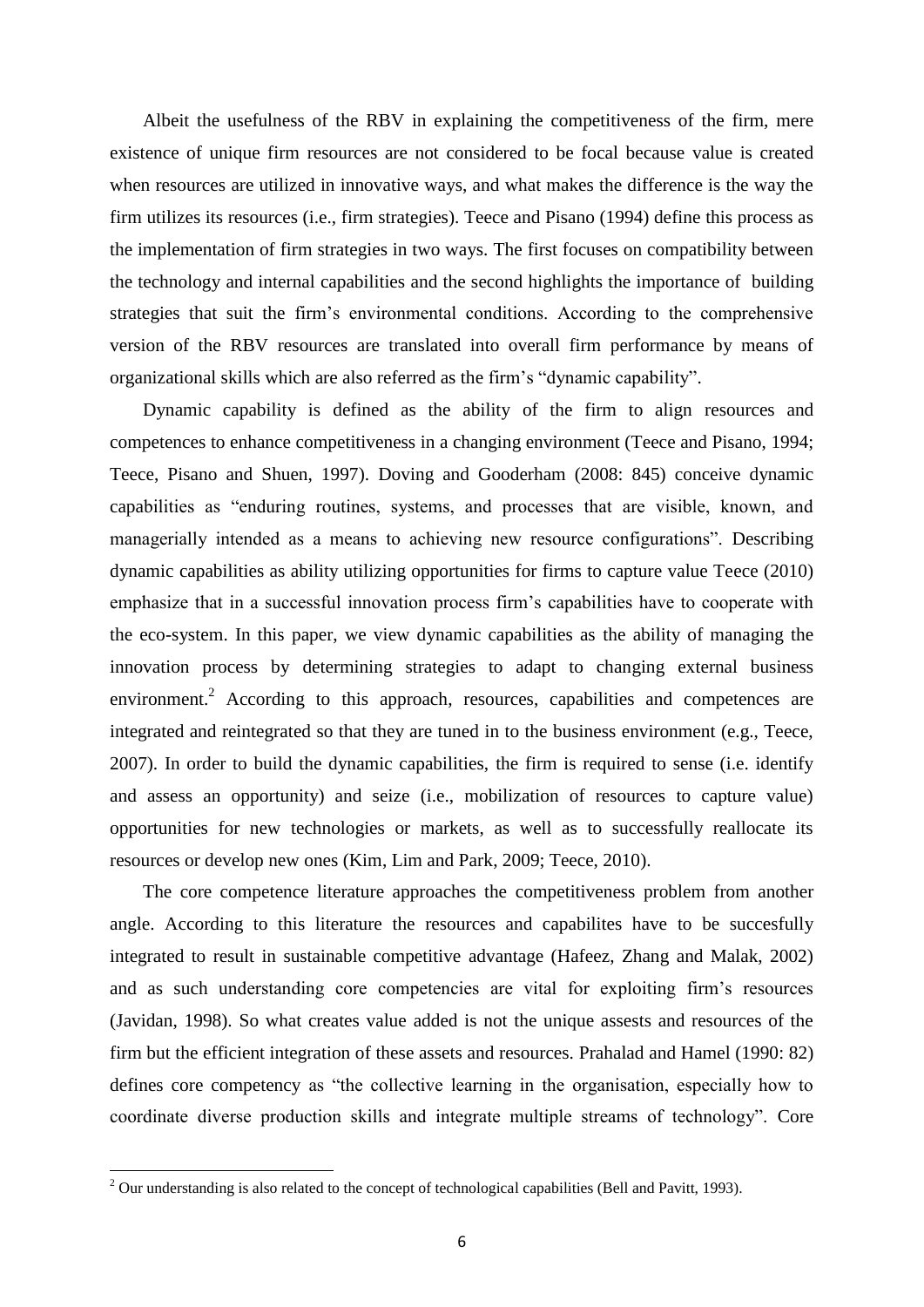competences are the pool of experience, knowledge and systems that exist elsewhere in the firm and can be deployed to reduce costs or time required either to create a new strategic asset or expand the stock of an existing one (Markides and Williamson, 1994).

Core competence concept is an important contribution to the strategic management literature. However core competence is a challenging concept in terms of conceptualisation, identification and empirical validation (Clark, 2000; Eden and Ackermann, 2000; Ljungquist, 2007). It is for this reason that we have a more down-to-earth understanding of core competency. In this paper we view core competencies as expertise that firms may build on a variety of fields that are used in the production process. Firms typically possess core competence in the production of a particular variety and that they are less efficient in the production of varieties outside their core competence (Eckel and Neary, 2010). The study that comes closest to our understanding of core competence is Duysters and Hagedoorn (2000). To investigate the impact of core competence on firm performance they limited the concept to an empirically applicable technological specialisation-diversification framework. If the firms' patent activity mostly falls under a limited number of patent class these firms are classified as specialised firms (i.e., specialised in the utilisation of few industrial activities). On the other hand firms' may conduct research on many related areas (patents in many different patent classes).<sup>3</sup> In a similar vein Grandstand, Patel and Pavit (1997) and Rao, Vemuri and Galvin (2004) investigated the specialisation-diversification decision in ICT firms by looking at the patent data. They found that core competence is important but firms increasingly diversify within the ICT sector but not outside the ICT sector. The treatment of core competence in the original Prahalad and Hamel (1990) is also close to our approach. For instance, Canon's core competence in precision mechanics and micro-electronics resulted in a variety of products that could be sold in various markets. Thus specialising or diversifying on core competencies is a strategic firm decision that depends on many parameters such as size, human capital, and sector.<sup>4</sup> To give a specific example, a firm that conducts innovation on personal health systems may choose to build competence on a variety of fields such as technology enhanced learning, information management, trustworthy ICT and virtualisation. On the other hand the firm can specialise and build expertise only on a limited number of fields and outsources the rest. As such the specialisation versus diversification decision in the production process determines the innovation management strategy of the firm.

**.** 

<sup>&</sup>lt;sup>3</sup> This measure is also related to earlier studies on technological revealed comparative advantage to measure specialisation of a countries and regions. See for instance Laursen (1998).

 $4^{4}$  For instance Hoskisson and Hitt (1990) argue that diversification decision is a direct consequence of the deployment of surplus intangible resources.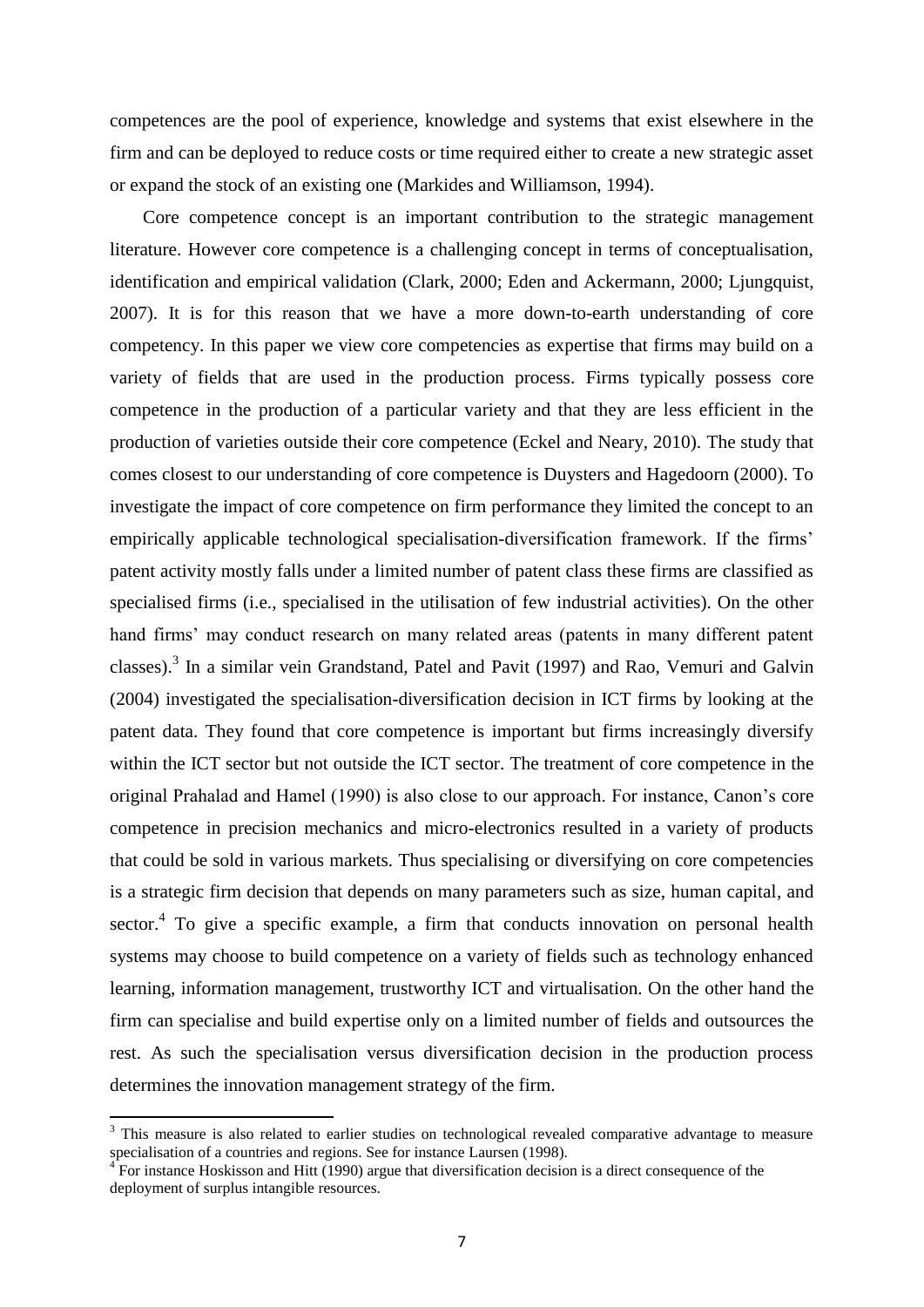#### **3. Data and Methodology**

**.** 

Data on the ICT firms is collected in 2011 as a part of a project funded Ankara Development Agency. Located in the middle of the country Ankara is the capital city of Turkey with about 4.9 million inhabitants. Almost all companies we interviewed are located in a technology park in one of the three large campus universities –Middle East Technical University (METU), Bilkent University and Hacettepe University. These three universities are approximately 5-10 minutes away from each other (by car) and form a research and technology triangle with about 60,000 students and 2,000 university researchers. 550 firms established in these three technology-parks (METU-TECH, Bilkent-CYBERPARK and Hacettepe-Technopolis) employ about 5,500 researchers that correspond to about 50 percent of all technology-zone R&D personnel employment in Turkey. About 80 percent of these firms operate in software, telecommunication and electronics sectors.<sup>5</sup> Within the past decade Ankara has emerged as a major player in ICT and electronics sector. Our survey covers 90 innovator ICT firms which is about 20 percent of ICT related firms in the three technology parks in Ankara. The firms in our sample employ 3,150 employees which corresponds to 46 percent of all employment in the three technology parks mentioned above.

The questionnaires were conducted face-to-face with the owner or the manager of the firms and took on average one hour. In some cases an expert engineer was present in the meetings. The questionnaire included questions on firm organisation, R&D, innovation and human capital of the firm. We collected detailed data on the sector that the firm operates and the core production activities of the firm as described in section 2. This information can be used to analyse whether the firm specialises or diversifies in production. The questionnaire was applied to 101 firms but since some firms did not answer some questions we base our analyses on the available information from 90 firms. Table A.1 in the appendix presents the descriptive statistics.

Our empirical methodology is based on a taxonomy of specialisation-diversification decision in production and markets. The firms may specialise on a limited number of core activities or could choose to build competence in many diversified technical fields. By the same token firms can serve to a limited number of markets or could sell its products in many

<sup>&</sup>lt;sup>5</sup> The information presented in this paragraph is gathered from a leaflet of Ankara Development Agency. Accessed 21.07.2012 http://www.ankaraka.org.tr/tr/files/yayinlar/osbler-teknoparklar-ve-ankara.pdf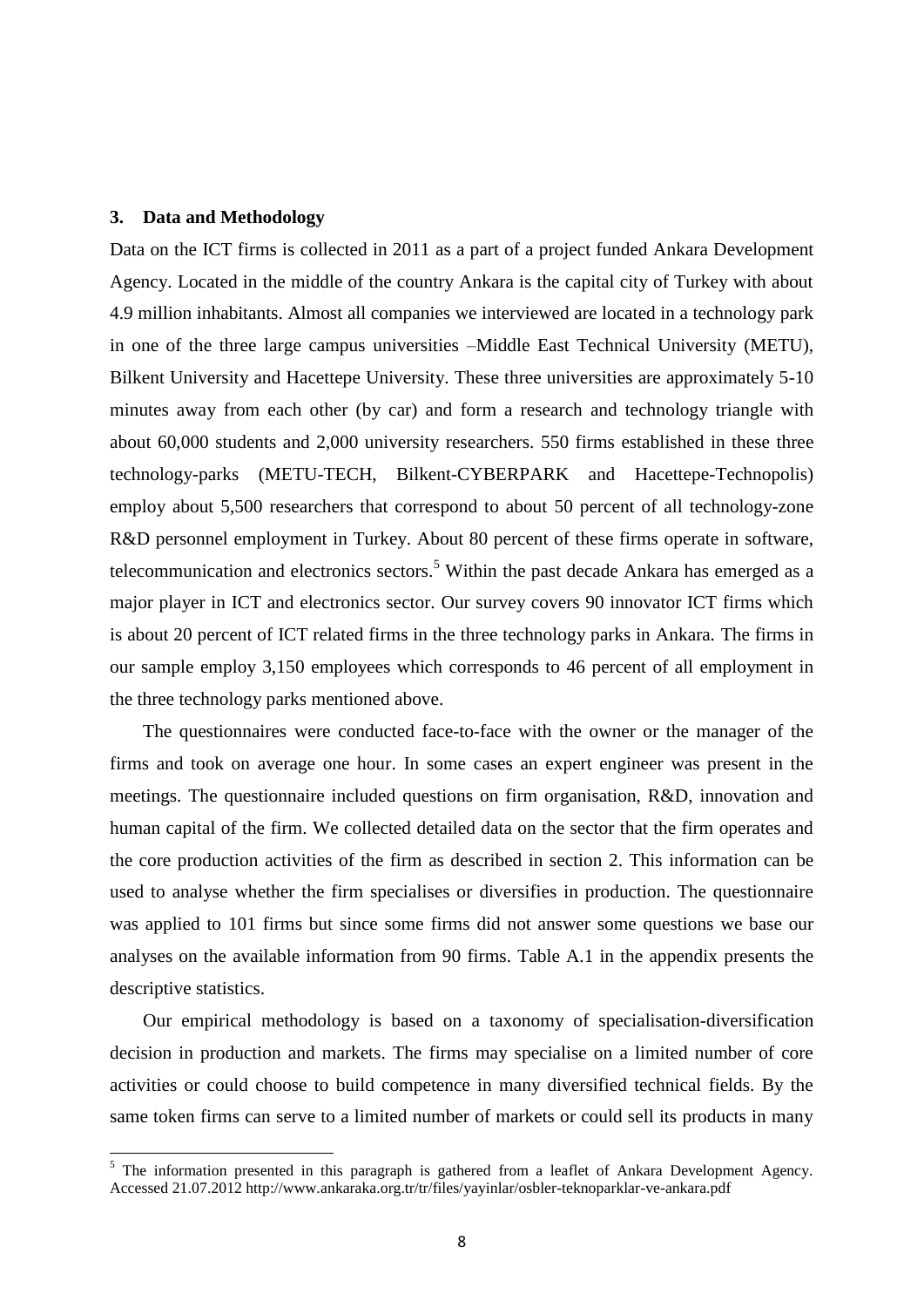markets. This taxonomy is discussed further in section 4. After we associate each firm to a group on the specialisation-diversification frontier (see section 4) we analyse group specific characteristics.

The aim of the paper is to see whether firms grouped according to the taxonomy above have different innovation management strategies. To investigate this we used two methods. We first considered key indicators such as age, employment, R&D and innovativeness and statistically analysed differences among groups. We test whether variances in two groups are equal and then conducted variable-by-variable two-sample mean comparison tests. We test the null hypothesis that the mean difference between the two groups is zero against the alternative that the mean of one group is statistically different (higher or lower) from the mean of the other group. In this way we specifically know which groups differ in which variables. Section 5.1 presents the results of this exercise.

Management of innovation is analysed under three headings: cooperation structure of firms, sources of innovation, and funding of innovation. These headings fit well with the dynamic capabilities and RBV literature we briefly touched upon in section 2. Cooperation structure includes nine questions asking firms the importance of cooperation with other firms, consumers and suppliers regarding R&D, design and innovation. Then we have a set of questions that specifically asks the sources that the firm benefit from in the innovation process. Firms could use a wide set of resources such as firm specific knowledge, other's expertise, patents etc. Finally we ask the sources of R&D funding which range from own funds to government R&D subsidies. All questions described briefly above use a likert scale from 1: not important at all to 5: very important. We also use variable-by-variable mean comparison tests to statistically analyse the differences among groups. 6 In section 5.2 we briefly sketch the distinctive elements of each group using the taxonomy in section 4.

Finally we select representative firms from each group and compare firms on the grounds of how they manage innovation (section 5.3). In this way we can reflect some of the interviewer specific knowledge that we gathered in the field. The firm cases can also be viewed as a detailed robustness exercise.

#### **4. Taxonomy of ICT firms**

**.** 

<sup>&</sup>lt;sup>6</sup> We could alternatively compare groups on the basis of the indicator set using MANOVA. However this tells us whether two groups differ on the indicator set, but not which indicators cause this difference. So for instance cooperation structure of core-specialised firms is different from diversified firms but we do not know which cooperation element drives this result. It is for this reason that we used a variable-by-variable comparison strategy.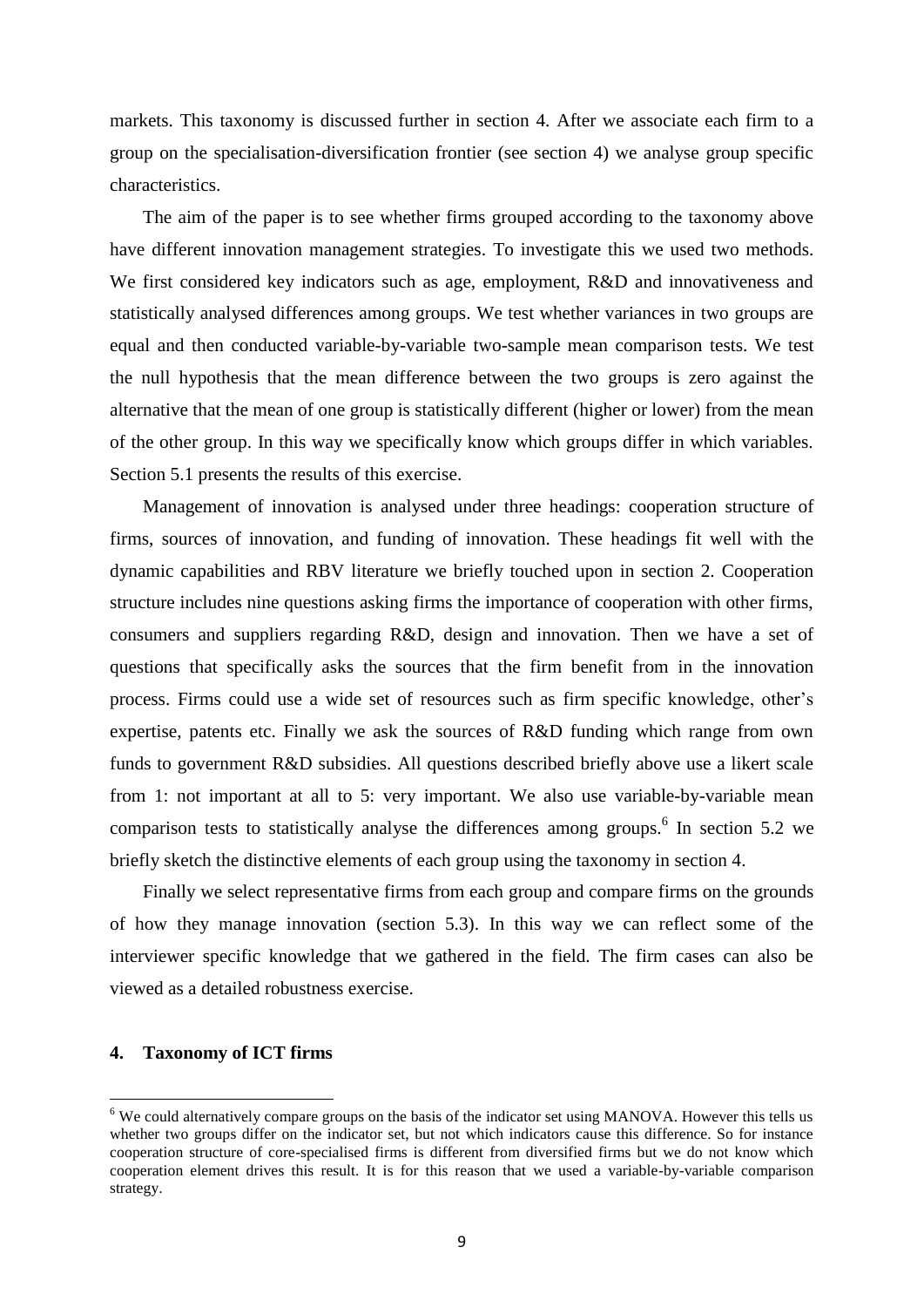Do firms that specialise in few core technological fields differ from their counterparts that diversify production and market activity in terms of how they manage the innovation process? In this section we present a taxonomy of ICT firms that will assist us to answer this question. We base the taxonomy according to firm's degree of diversity in production and markets. We consider two main and two intermediate groups and argue that the firms belonging to different groups manage innovation in different ways.

As we have emphasized in the introduction one of the novelties in our data set is that we have detailed information regarding the technological activities of the firm and the sectors that the firm operate. We asked firms to specifically state research areas of core expertise. The firms could choose from 40 fields such as cognitive systems and robotics, software and virtualisation, nanoelectronics, intelligent information management etc.<sup>7</sup> Moreover we asked the sectors that firms operate (i.e., the sectors that they sell their products). Firms choose from 13 sectors: ICT, health, transportation, environment, culture and sports, education, defense industry, manufacturing, energy, wholesale services, tourism and consultancy.





Figure 1 plots these two indicators against each other. Each circle is a firm and the width of the circles reflects the employment, in other words, size of the firm. The vertical axis measures the degree of market diversity and the horizontal axis measures the degree of

1

 $7$  40 fields are grouped under 8 main categories. These categories are taken from the European Commission Cordis Work Program on ICT, 2011-2012. Details about the categories can be found at http://cordis.europa.eu/fp7/ict/programme/home\_en.html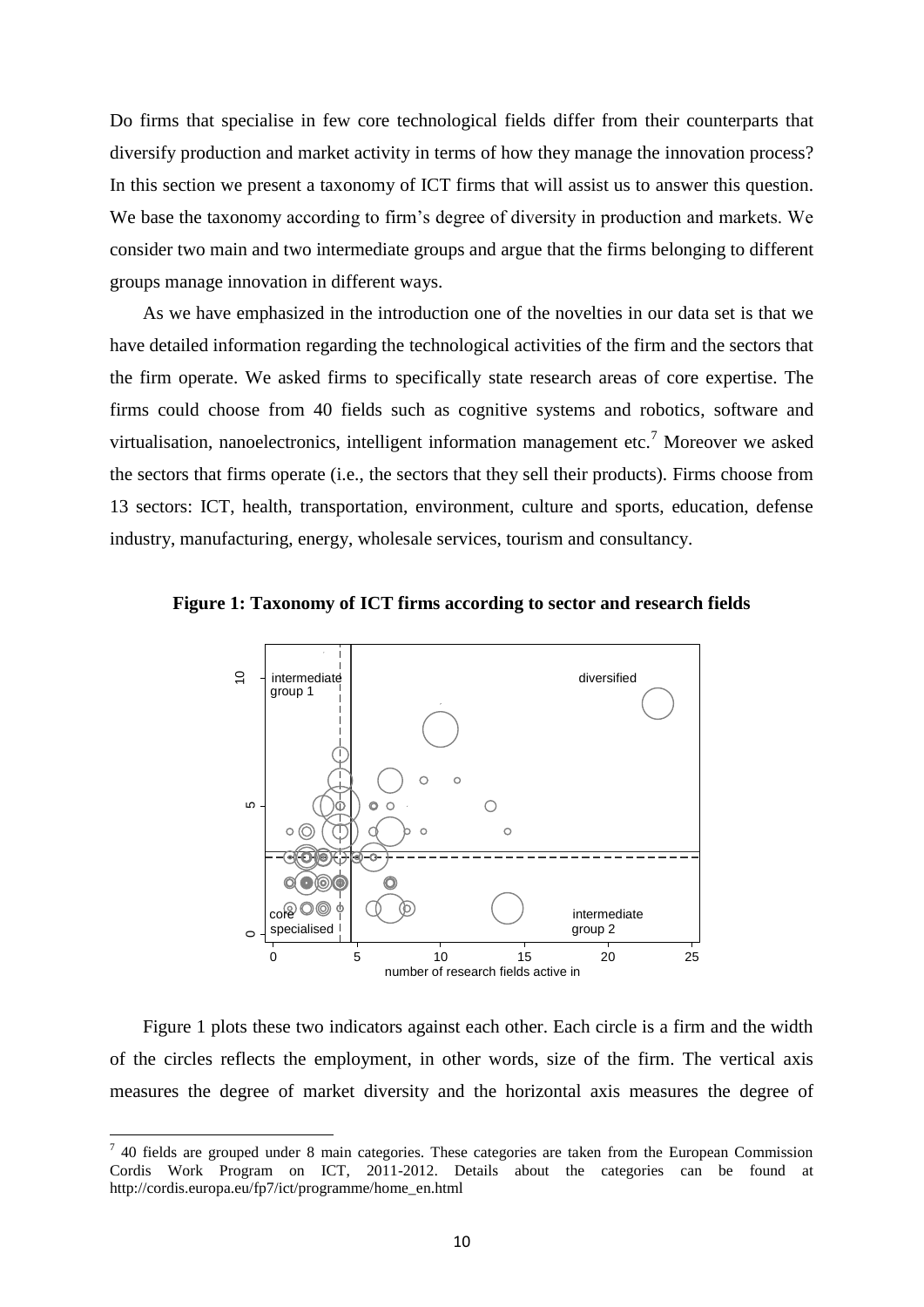diversity in expertise in production. The solid and dashed line marks the mean and median values of both indicators respectively. Two groups emerge from Figure 1: the core-specialised small firms and the large diversified firms. Additionally there are two intermediate groups. Below we explain each category briefly. Further details regarding the differentiating characteristics of each group are presented in section 5.2.

- *Core specialised small firms*: Bulk of our sample belong to this group. These firms are relatively small in size. They focus on 2-3 core activities to produce few numbers of products and sell these products in a limited number of markets.
- *Intermediate group 1*: Firms in this group are larger in size. They focus on a limited number of core fields. However due to the wide applicability of the products, markets are diversified. For instance a firm that work on "trustworthy ICT" may produce only a number of products (or services) but since this area is applicable to most businesses this firm could easily serve to many markets at the same time. The original core competence concept developed in Prahalad and Hamel (1990) finds spirit in this intermediate group.
- *Diversified large firms*: These firms have expertise in many subfields, produce many products and services and for this reason operate in many sectors. Highly related product markets and size are among the explanations why firms diversify through internal development (e.g., Doving and Gooderham, 2008).
- *Intermediate group 2*: Firms in this group also have expertise in many subfields. Expertise in different areas are complementary and used to produce few (or many) products that are sold to one or two markets only. Firms that operate in the defense industry is a good example. These firms combine expertise in many fields to produce a range of products that are mostly sold to the defense sector.

The taxonomy explained briefly above is related to the idea of Vaona and Pianta (2008) where firms manage innovation according to two complementary strategies: (i) "technological competitiveness strategy" is build on product innovation through internal R&D efforts. The objective is opening up new markets, (ii) strategy of "active price competitiveness" is built on process innovation with the main aim of increasing efficiency and production flexibility. Our idea is also related to the research on company strategic orientation (O'Regan and Ghobadian, 2005; Laforet, 2008). Firms may choose to compete on the basis of new opportunities and products and respond quickly to changing external environment (prospector firm) or may compete on the basis of price and increase efficiency to keep market share (defender firm). We discuss the link between the ideas above and our taxonomy in section 5.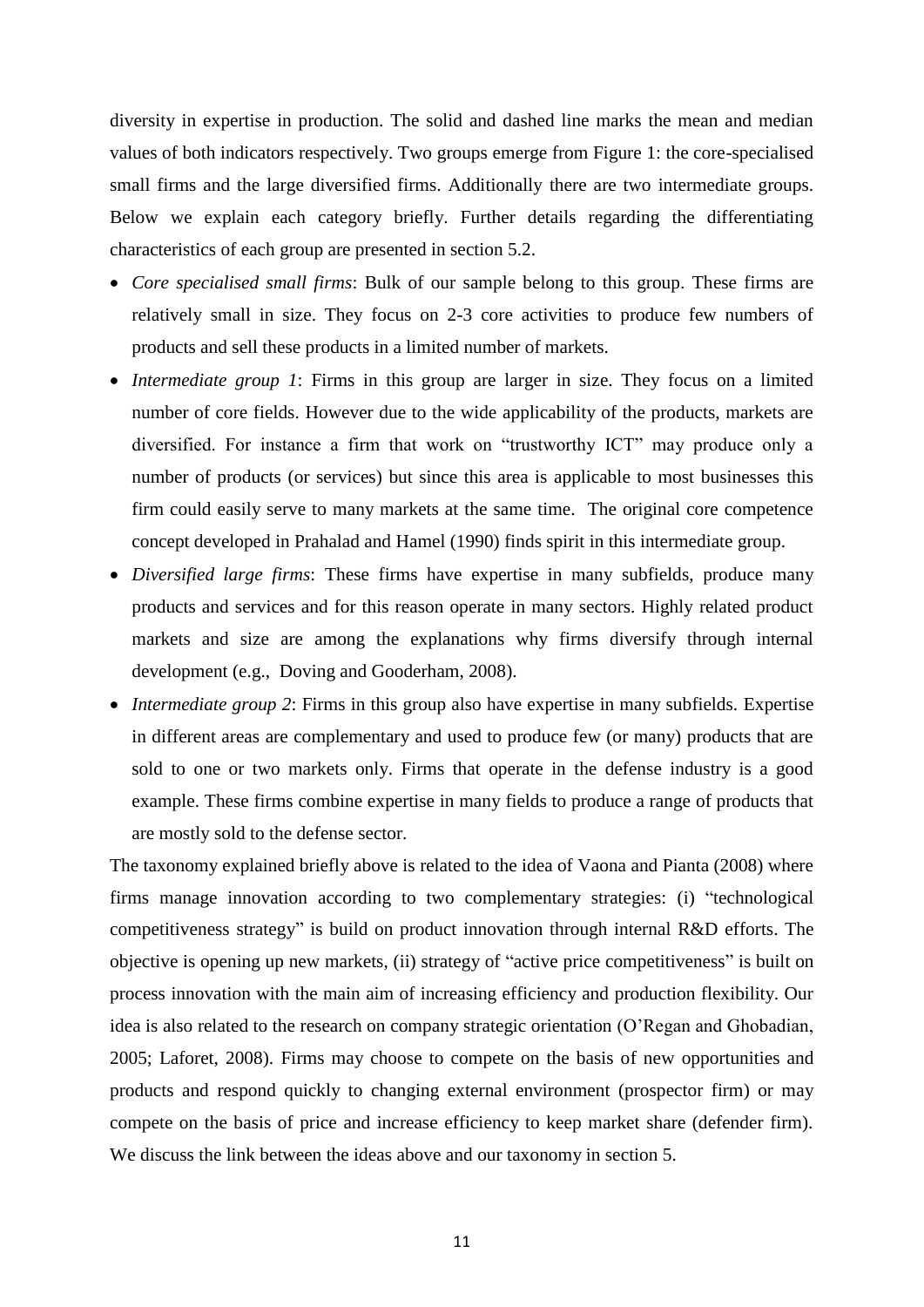The main argument in this paper is that firms that differentiate along the diversity in production and markets have different strategies regarding the treatment of innovation. Specialised and diversified firms may be equally innovative. However how they manage R&D and innovation could be quite different. To be more precise we expect the organisation structure, sources of innovation, cooperation dynamics and funding of R&D to be different in each group.

#### **5. Empirical Findings**

#### **5.1. Key indicators and innovation performance**

This section compares core specialised, diversified and intermediate group firms on the basis of key indicators. It is important to state a few observations on the organisation of the firms before looking at how innovation is managed in these firms.

Table 1 presents the results of the comparison between four groups. The first column indicates the results of the two-sample t-test for mean differences as explained in the methodology section. We statistically compare two groups at a time and if the result returns a significant statistics in any of the two-sample comparisons we indicate it with an asterix. In this way we can easily see the variables to investigate in a more detailed manner. Table 1 shows that there are significant differences among firms regarding the organisation of the firm which can mostly be explained by size.

Core specialised firms are less innovative than other firms. Core specialised firms produce less number of innovative products and processes and less number of innovations with value added contributions compared to other firms. This finding supports earlier findings on the relation between size, R&D, and innovation. Cohen and Klepper (1996) for instance show that firms with larger size (measured as sales) invest more on R&D and produce more (process) innovations. Whereas Pavitt, Robson and Townsend (1987), Fritsch and Meschede (2001) and Shefer and Frenkel (2005) reach similar conclusions by using the number of employees as a proxy to size. When we look at the quality of innovation defined by share of the innovations with value added contributions in total number of innovations we found no statistically significant differences among groups of firms. In all groups about half of the innovations bring value added contributions. Core specialised firms are smaller in size and do not have seperate R&D and design departments. The employees are involved in almost all stages of innovative process from R&D to product development and even marketing.

Diversified firms on the other hand are relatively large. Large size gives certain advantages to these firms regarding access to knowledge and financing R&D. These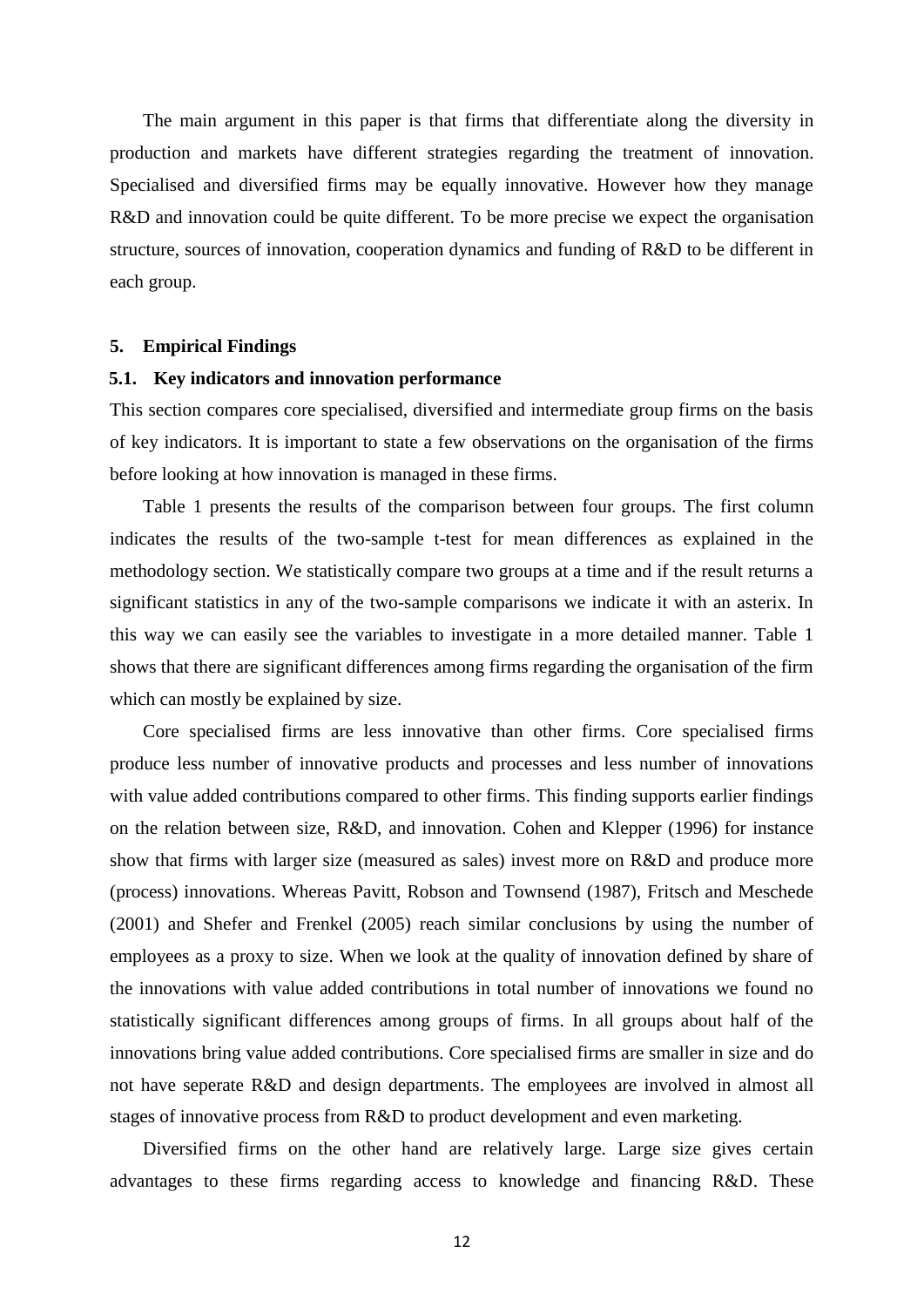advantages mostly drive from economies of scale and scope (Henderson and Cockburn, 1996). Almost all firms have separate R&D and design units however this does not hold these firms back to diversify innovation inputs through R&D and design outsourcing. In this sense diversified firms use mixed strategy towards innovation inputs. The elements of R&D and design that are not crucial to firm are outsourced to third parties. Table 1 does not show any particular differences among two intermediate groups accept that firms that diversify on expertise produce more innovations compared to firms that diversify on markets. Intermediate group 1 firms specialise in few core activities and produce few products and services that are applicable to most sectors. In this sense we expect these firms to be more innovative than the intermediate group 2 firms. However our empirical findings contradict our expectation.

There are no differences among groups of firms regarding age, exporter status, employee training initiatives and outsourcing. All in all by looking at the overall picture in Table 1 we can safely argue that size, directly or indirectly, explains the key differences among groups.

|                            |        | Core            | Intermediate group |                  | Intermediate      |
|----------------------------|--------|-----------------|--------------------|------------------|-------------------|
|                            |        | specialised     |                    | Diversified      | group 2           |
|                            | t-test | Mean (st. dev)  | Mean (st. dev)     | Mean (st. dev)   | Mean (st. dev)    |
| no of innov. $(1)$         | $\ast$ | 9.12 (11.41)    | 14.64 (11.47)      | 13.88 (12.54)    | 23.42 (55.91)     |
| no of V.A. innov. $(2)$    | *      | 3.70(4.60)      | 3.45(1.97)         | 9.29 (13.17)     | $10.62$ $(27.01)$ |
| quality innov. $(2) / (1)$ |        | 0.49(0.29)      | 0.41(0.29)         | 0.54(0.29)       | (0.24)<br>0.51    |
| R&D department             | $\ast$ | $0.57$ $(0.50)$ | $0.83$ $(0.39)$    | $0.82$ $(0.39)$  | 0.79(0.43)        |
| R&D outsourcing            | *      | $0.32$ $(0.47)$ | $0.58$ $(0.51)$    | 0.47(0.51)       | $0.50$ $(0.52)$   |
| Design department          | *      | 0.39(0.49)      | 0.42(0.51)         | $0.82$ $(0.39)$  | $0.57$ $(0.51)$   |
| Design outsourcing         | *      | $0.26$ $(0.44)$ | $0.42$ $(0.51)$    | $0.76$ $(0.44)$  | $0.21$ $(0.43)$   |
| Employee training          |        | $0.79$ $(0.41)$ | $0.75$ $(0.45)$    | $0.82$ $(0.39)$  | 0.79(0.43)        |
| Export                     |        | 0.40(0.50)      | $0.67$ $(0.49)$    | $0.59$ $(0.51)$  | $0.36$ $(0.50)$   |
| Outsource                  |        | $0.15$ $(0.36)$ | $0.25$ $(0.45)$    | $0.29$ $(0.47)$  | $0.29$ $(0.47)$   |
| Age                        |        | 7.53(5.28)      | $10.08$ $(7.08)$   | 7.71 (6.58)      | 9.36(9.46)        |
| Employment                 | $\ast$ | 19.34 (21.53)   | 70.18 (80.08)      | 48.78<br>(67.96) | 43.78 (54.01)     |
|                            |        |                 |                    |                  |                   |

**Table 1: Comparing key firm indicators between groups**

Note: All indicators are measured on a likert scale from 1 to 5, 1: not important, 5: very important. The four groups compared are described in section 3. The average of quality of innovation is calculated from the firm values. The t-test refers to two-sample mean comparison test as described in the methodology section. The asterix indicates that mean differences between any two groups are statistically significant at least at the 10 percent level.

#### **5.2. Innovation strategies**

In this section we compare the innovation strategies of firms in four groups as explained in section 3. We choose three sets of indicators that are vital for innovation. First set of indicators assesses the cooperation patterns of firms. As argued by many researchers cooperation among firms can be an important source of innovation (e.g., Lundvall, 1993;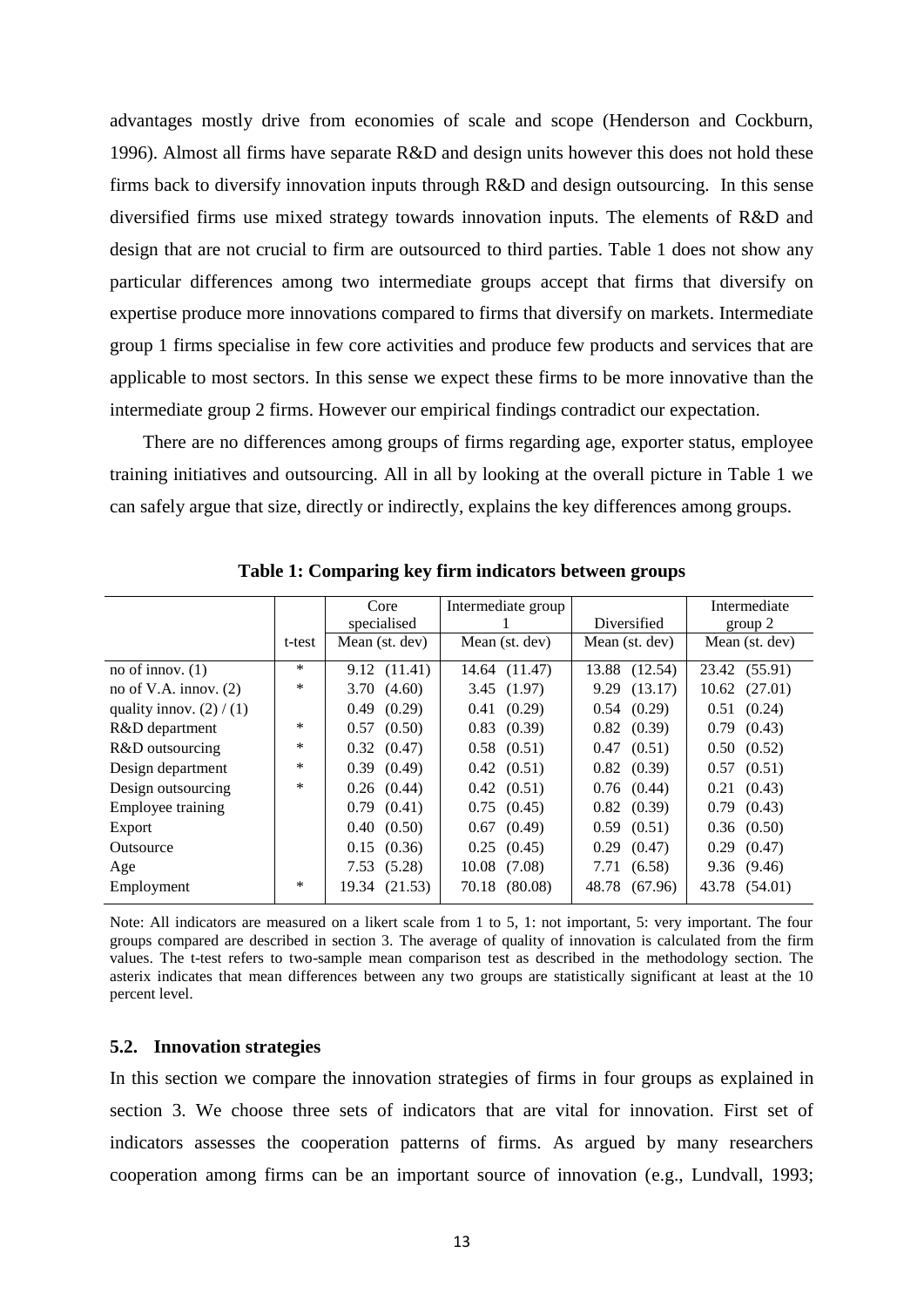Porter, 1998, Özkanlı and Akdeve, 2009). Innovation capabilities of firms depend on external processes such as new competencies and cooperation with other organizations as well as internal processes. Firms do not innovate in isolation (e.g., Nelson, 1993; Porter, 1998; Ritter and Gemünden, 2003). The second set of questions deals with the sources that firms benefit from to manage the innovation process. Size and sector may explain why firms use different sources for innovation. Large firms may benefit from internal R&D efforts, may have their own R&D and design department and may have easy access to knowledge and finance (Henderson and Cockburn, 1996). Since our sample consists of ICT firms the sector may only play role as a market. The third set is about the funding of R&D efforts. Existence of funding opportunities such as venture capital, government supports and R&D projects are vital for financing R&D (e.g., Lach, 2002; Almus and Czarnitzki, 2003; Blasco and Carod, 2008). However not all firms benefit from these sources in a homogeneous way. We expect that firms that differentiate along the diversity of production and markets have different innovation strategies and management style.

|                               |        | Core           | Intermediate   |                 | Intermediate    |
|-------------------------------|--------|----------------|----------------|-----------------|-----------------|
|                               |        | specialised    | group 1        | Diversified     | group 2         |
|                               | t-test | Mean (st. dev) | Mean (st. dev) | Mean (st. dev)  | Mean (st. dev)  |
|                               |        |                |                |                 |                 |
| Cooperation                   |        |                |                |                 |                 |
| share firm knowledge          | *      | 2.13<br>(1.70) | 3.17<br>(1.75) | 3.53(1.50)      | 2.29(1.59)      |
| R&D                           | $\ast$ | 2.15<br>(1.72) | (1.44)<br>3.67 | 3.41 (1.58)     | 3.21<br>(1.53)  |
| design                        | *      | 1.96<br>(1.74) | 2.92<br>(1.78) | 2.94 (1.25)     | (1.49)<br>2.93  |
| new tech. development         | *      | 2.09<br>(1.67) | 3.08<br>(1.51) | 3.41 (1.42)     | 3.14(1.61)      |
| production                    | *      | 1.68<br>(1.59) | 2.58<br>(1.51) | $1.53$ $(1.07)$ | 2.57<br>(1.60)  |
| new product development       | *      | 1.83<br>(1.71) | 3.75<br>(1.66) | 3.24<br>(1.52)  | 2.86<br>(1.56)  |
| marketing                     |        | 1.66<br>(1.56) | 2.50<br>(1.88) | 2.00<br>(1.27)  | 2.43<br>(1.65)  |
| education                     | $\ast$ | 1.38<br>(1.33) | 3.00<br>(1.76) | 2.65<br>(1.22)  | 2.36 (1.74)     |
| funding of innovation         | $\ast$ | 1.21<br>(1.28) | 2.17<br>(1.64) | 1.65<br>(1.46)  | $1.57$ $(1.02)$ |
| <b>Sources of innovation</b>  |        |                |                |                 |                 |
| firm R&D and design           |        | 4.28<br>(1.15) | 4.33(1.23)     | 4.24(1.09)      | 3.93 (1.44)     |
| other departments of the firm | $\ast$ | (1.47)<br>3.11 | (1.31)<br>3.92 | 2.76<br>(1.44)  | 3.00<br>(1.36)  |
| other firms in the same group |        | 1.70<br>(1.35) | (1.22)<br>1.75 | 2.00<br>(1.32)  | 1.50(1.16)      |
| suppliers and customers       | *      | 3.96<br>(1.31) | 3.92<br>(0.90) | 4.00<br>(1.27)  | 3.21<br>(1.25)  |
| R&D coop. with other firms    |        | 2.15<br>(1.32) | 2.83<br>(1.53) | 2.53<br>(1.66)  | 2.50(1.40)      |
| technical consultancy         |        | 2.00<br>(1.35) | 2.42<br>(1.68) | 1.94(1.20)      | (1.22)<br>2.43  |
| patents                       | $\ast$ | 1.60<br>(1.14) | 1.67<br>(1.07) | $1.76$ $(1.35)$ | 2.36 (1.22)     |
| new products of other firms   |        | 2.60<br>(1.44) | 3.00<br>(1.41) | 2.12(1.41)      | 2.93 (1.44)     |
| <b>Funding of innovation</b>  |        |                |                |                 |                 |
| firm (or owner) funds         |        | 4.32<br>(1.14) | (0.79)<br>4.58 | 4.47(1.01)      | 4.57(1.09)      |
| credits                       |        | (1.40)<br>2.07 | 1.80<br>(1.48) | 1.82(1.24)      | 2.64<br>(1.55)  |
| family funds                  |        | 1.58<br>(1.26) | 1.50<br>(1.27) | 1.47(1.07)      | 1.79<br>(1.58)  |
| partner funds                 |        | 2.36<br>(1.62) | 2.91<br>(1.87) | 3.12<br>(1.90)  | 2.79<br>(1.76)  |
| public R&D funds              | *      | 2.78<br>(1.62) | 4.10<br>(0.74) | 3.00<br>(1.84)  | 3.62<br>(1.50)  |
| foreign projects              | $\ast$ | 1.21<br>(0.77) | (1.79)<br>2.10 | (1.56)<br>1.94  | 1.64<br>(1.28)  |
| business associations         |        | 1.19<br>(0.63) | 1.30<br>(0.95) | 1.35(1.06)      | 1.07<br>(0.27)  |

**Table 2: Comparing innovation strategies between groups**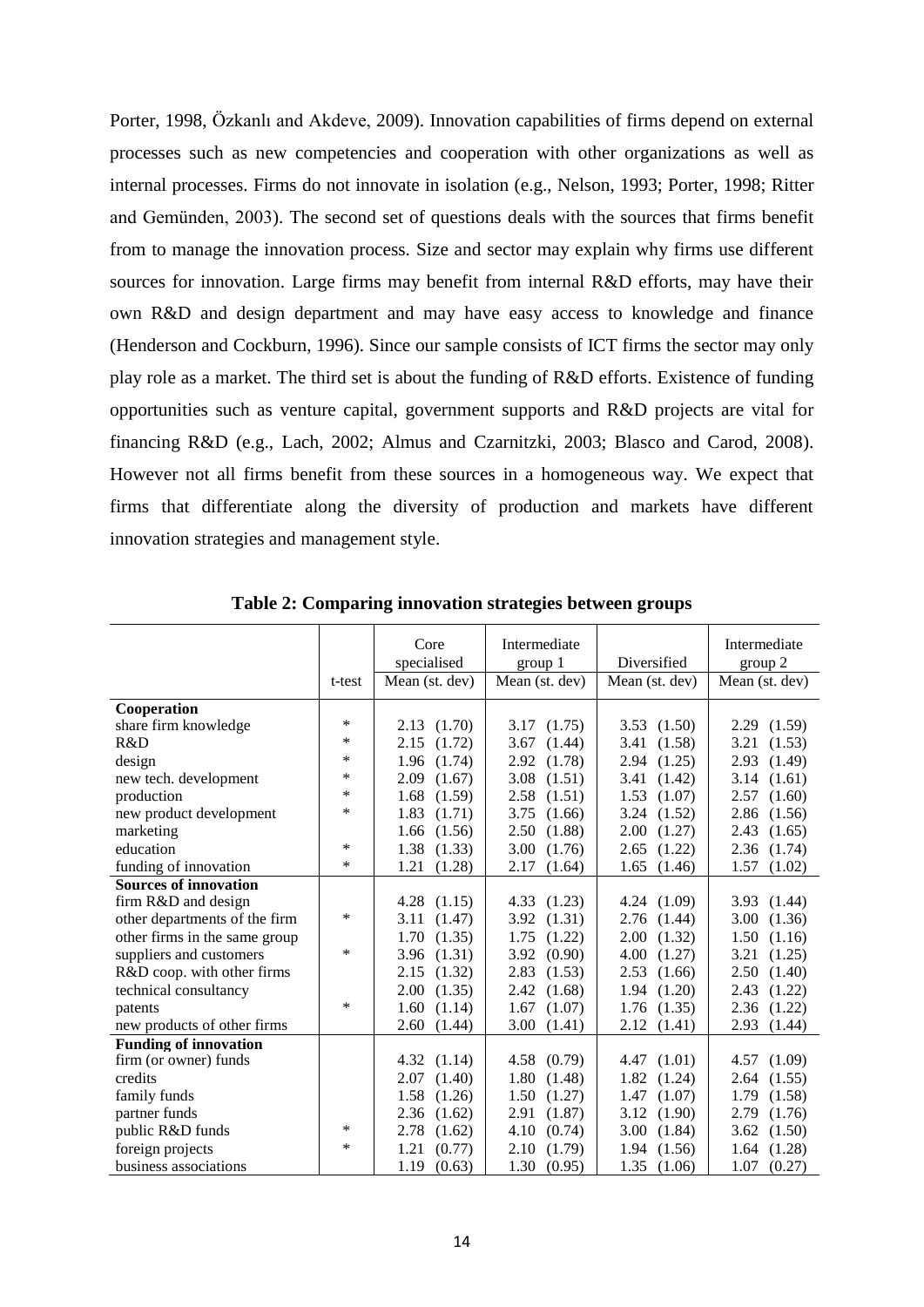Note: All indicators are measured on a likert scale from 1 to 5, 1: not important, 5: very important. The four groups compared are described in section 3. The t-test refers to two-sample mean comparison test as described in the methodology section. The asterix indicates that mean differences between any two groups are statistically significant at least at the 10 percent level.

Table 2 presents the results. We used a similar empirical strategy as described above and conduct group by group mean comparison test and indicate a statistically significant result with an asterix. A first look at the results we see that the most important distinctive feature is the cooperation patterns. Core specialised firms cooperate less compared to other firms. There are also some differences among firms regarding sources of innovation and funding of R&D. Below we investigate each group in a detailed way. Figure 2 summarizes the main characteristics of firms in each group.

|              | <b>FIRMS DIVERSIFY MARKETS</b>                | <b>DIVERSIFIED</b>                                                                            |  |
|--------------|-----------------------------------------------|-----------------------------------------------------------------------------------------------|--|
| markets      | • Cooperation distinctive innovation strategy | • Separate R&D, design and marketing                                                          |  |
|              | • Horizontal cooperation (R&D and new product | departments                                                                                   |  |
|              | development)                                  | • Cooperate both horizontally and vertically                                                  |  |
|              | • Market watch and other consultancy services | • Mixed innovation strategy. Use own sources                                                  |  |
|              | • Use many sources to acquire knowledge to be | and outsource non-core activities<br>• Design outsourcing<br>· Obtain large scale R&D funding |  |
|              | competitive in variety of markets             |                                                                                               |  |
|              | • Obtain large scale R&D funding              |                                                                                               |  |
|              |                                               |                                                                                               |  |
|              | <b>CORE SPECIALISED FIRMS</b>                 | <b>FIRMS DIVERSIFY PRODUCTION</b>                                                             |  |
|              | • Small software companies                    | • cooperation is not a strategic asset. There is<br>some form of vertical cooperation         |  |
| Diversity in | • Innovation without $R&D$                    |                                                                                               |  |
|              | • Benefit from own R&D and own funding        | • complex products that needs expertise in                                                    |  |
|              | • Firm specific knowledge is strategic        | several fields                                                                                |  |
|              | • Vertical cooperation                        | • rely on more formal sources of innovation such                                              |  |
|              | • small scale R&D funding                     | as patents                                                                                    |  |
|              |                                               | • obtain technical consultancy                                                                |  |
|              |                                               | · obtain large scale government R&D funding                                                   |  |
|              |                                               |                                                                                               |  |
|              | Diversity in production                       |                                                                                               |  |

**Figure 2: Group characteristics in the specialisation vs. diversification taxonomy**

### **5.2.1 Core specialised firms**

Firms in this group specialise on few subfields and research areas, produce few products and serve to limited number of markets. Small size is a distinctive characteristic that also explains the organisation and the management of innovation. In most core- specialised firms there are no seperate R&D and design units and even no specific job definitions within the company. About 50% of the firms in this group have 9 and less employees who are involved in all stages of innovation, production and marketing. Many core-specialised firms are small software producers. There are quite a number of cases that support the innovation without R&D argument (e.g., Som, 2012). For instance Arundel, Bordoy and Kanerva (2008) argue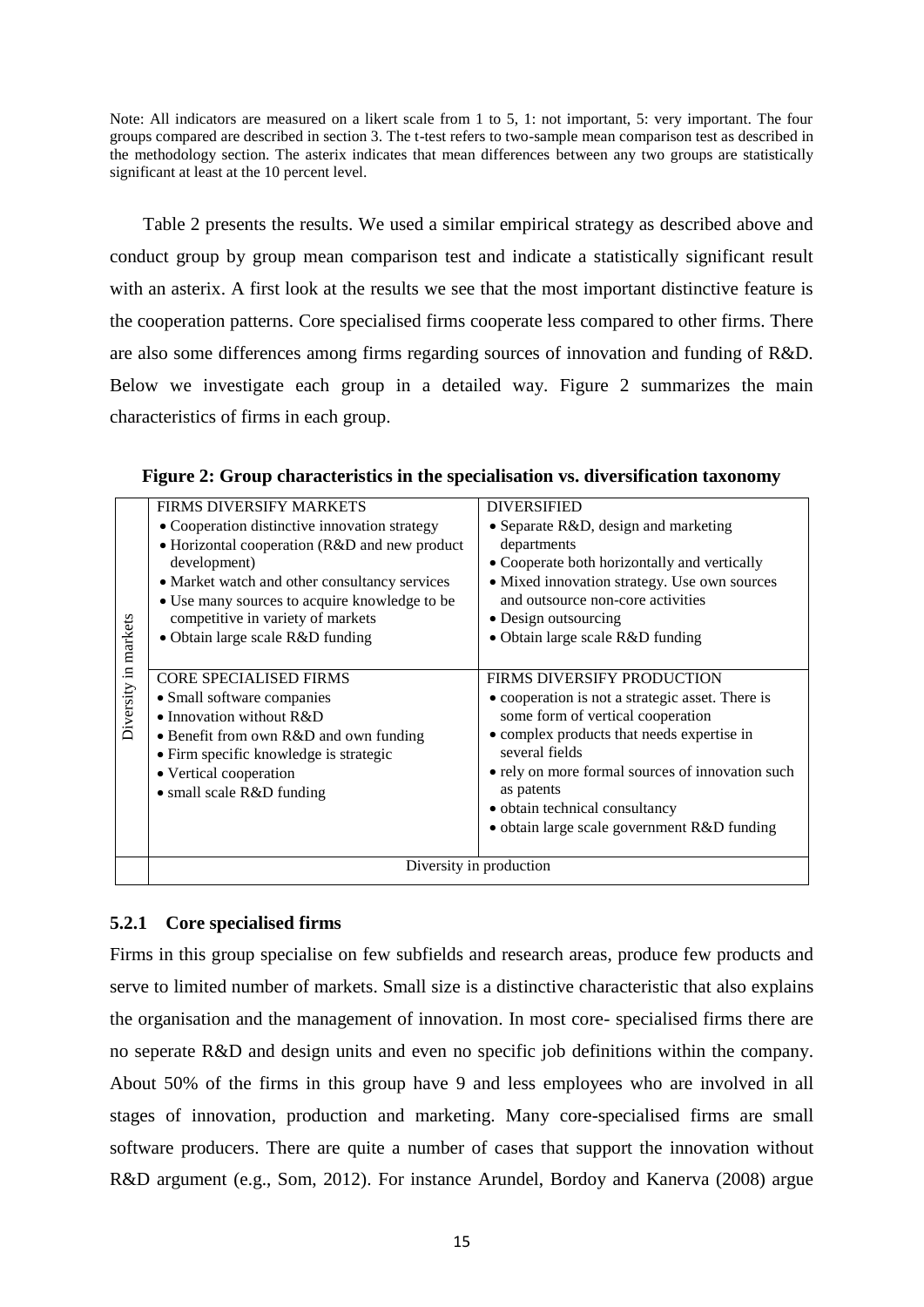that large number of innovators do not invest in R&D. Especially in high-tech industries this is more commonly observed (Srholec and Verspagen, 2012). Software firms develop an idea and produce a marketable product or provide solutions to other companies on a specific problem thus many do not have seperate R&D units or personnel and even may have no specific expenditures on R&D.

Core specialised firms cooperate less compared to other firms. Size determines the cooperation activities of firms. In almost all different cooperation activities except cooperation in marketing, core specialised firms significantly differ from the other groups. This difference is especially apparent in R&D cooperation and cooperation towards developing new products. It could be the case that core specific activities are vital for firm's survival and for this reason firms are hesitant to cooperate with other parties because firm specific knowledge is useful to competitors. Another explanation could be the structure of competition. Both core specialised firms and intermediate group 2 firms serve to few markets and in some cases only to one market (example, defense industry). In these cases cooperation may hinder competitive position of the firm as cooperation requires disclosure of firm specific knowledge.

We do not find significant differences between core specialised firms and other firms in terms of the sources used in the innovation process. Like all other firms core specialised firms benefit the most from own R&D and design efforts and cooperation with the suppliers and consumers. Core specialised firms cooperate vertically with suppliers and consumers rather than cooperating horizontally with other firms and research bodies. In an empirical research for China Zeng, Xie and Tam (2010) also reach a similar conclusion.

Core specialised firms use own funds for innovation. Only a number of firms benefit from R&D subsidies. Some firms use other sorts of indirect subsidies like R&D tax credits, free office space, use of university resources without any charges etc. Firms that use this sort of indirect subsidies are mostly located in incubators within technology parks.

#### **5.2.2. Intermediate group 1**

Firms in this group diversify markets but not production. They have expertise in few subfields but produce more products compared to the core-specialised group. The specific fields that firms build competence have wide applications. For instance, a firm that has expertise on software, virtualisation or trusthworthy internet could in principle sell its products and services to many different sectors. A differentiating element of firms in this group is the R&D outsourcing strategy, which may be as a result of serving to many markets. Product differentiation works through R&D outsourcing strategy. Firms focus on the production of a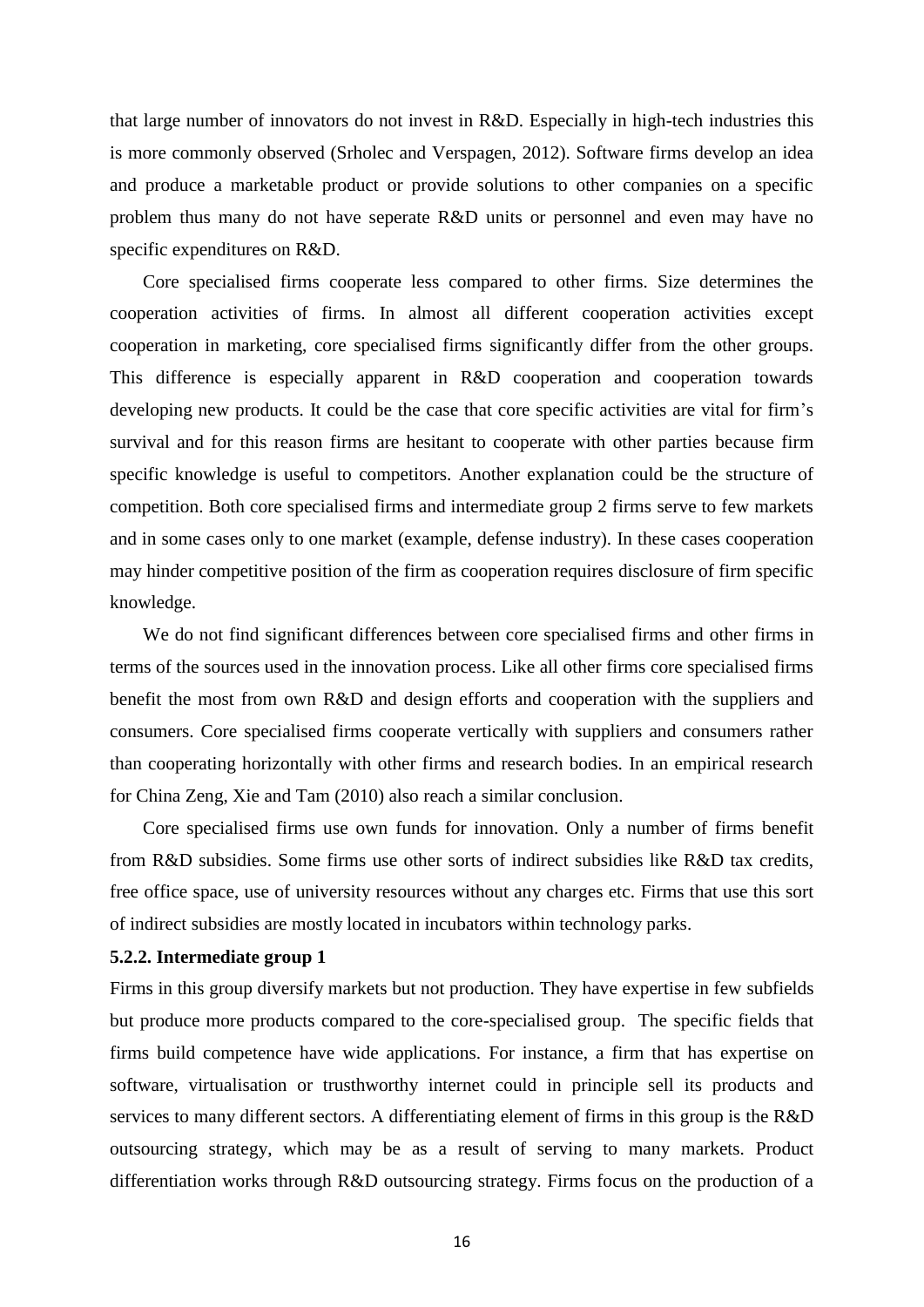specialised input (core activity in a subfield) and combine this with other inputs to produce different products to serve many markets. At first sight the description of this group of firms is consistent with similar definitions in the literature such as prospector firms (Laforet, 2008) and technological competitiveness strategy (Vaona and Pianta, 2008). Both of these definitions argue that some firms build their strategy on pro-active innovation to serve many markets. Intermediate group 1 firms fit well to these descriptions except that the number of new products is not high compared to other groups (see Table 1).

Serving to many markets also plays role in the cooperation behaviour of the firms. Firms may need to cooperate with a wide range of suppliers and consumers to make the product more applicable to specific markets. For instance firm X that focus on trustworthy ICT, computing systems and preservation of digital libraries serve 10 different markets that include ICT, health, engineering and education. To develop the products in such a way to satisfy consumer needs firm X may have to cooperate with other parties. We see from Table 2 that cooperation on R&D, new product development and employee training is high compared to all other groups. Cooperation is a distinctive strategy to manage the innovation process.

Diversifying on the market explains some important differences regarding the sources of innovation as well. Different from the other groups, firms in this group benefit from R&D cooperation, technical consultancy and a detailed market watch. As emphasized above firms that serve many markets may need sector specific information regarding competitors and products. This may require cooperative efforts and an outsourcing strategy that is based on acquiring knowledge and expertise to be competitive in a variety of markets.

As regards to funding of R&D and innovation firms in this group benefit from R&D subsidies, joint projects and other government funds which is another distinctive feature of intermediate group 1. The existence of relatively larger firms in this group may explain this funding pattern (i.e., raising R&D funds through joint projects and government funds).

#### **5.2.3. Diversified firms**

These firms diversify both production and markets. Expertise in various fields are combined to produce a variety of product that could be sold in a variety of markets. Diversified firms are relatively larger but not as large as intermediate group 1 firms. Because of diversification on both production and markets these firms have mixed innovation strategy based on costs. Firms have separate design and R&D units and even separate marketing departments. R&D is strategic but outsourcing of design activities is common as well. In fact design outsourcing is a feature of firms that diversify markets. Design is not viewed to be as strategic as R&D, thus firms that serve to many markets could easily outsource this activity to third parties.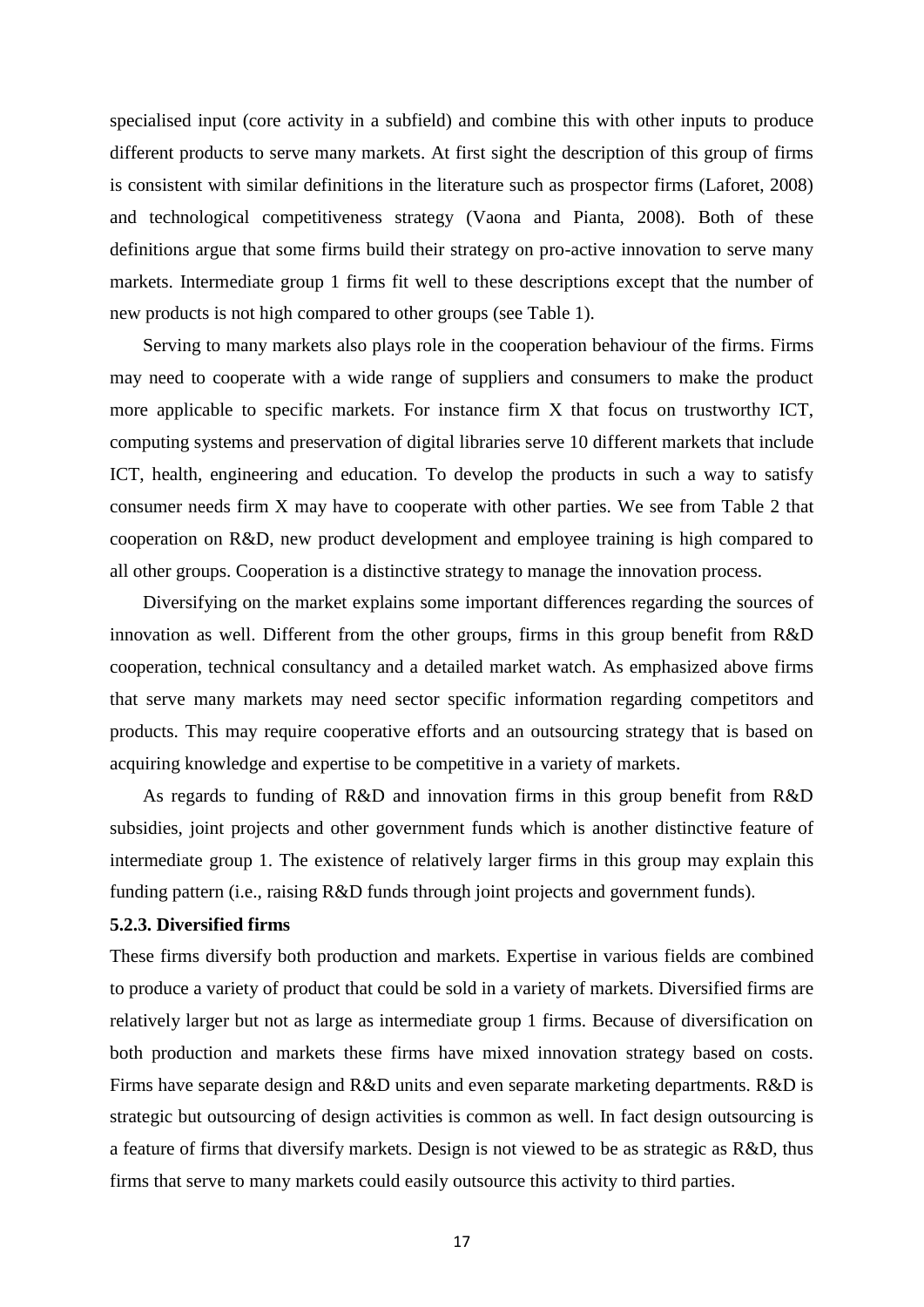Diversified firms cooperate more. These firms use both static cooperation in the form of knowledge transfer and dynamic cooperation in the form collective learning (Tödtling, Grillitsch and Höghlinger, 2012). Cooperation is high in almost all categories except cooperation in production. Size also matters here. Production can easily be handled within the firm, which may explain why firms do not cooperate in production. Firm R&D, design and relations with suppliers and consumers are the most important sources of innovation. Different from other groups, cooperation with other partner firms is important. Some firms in this group belong to a large holding company, which may explain why cooperation with partner firms (or the holding company) is important. Compared to the firms in intermediate group 1 diversified firms cooperate more only in terms of sharing knowledge and new product development. In general terms cooperation increases with diversification in production and markets but diversified firms are mostly less cooperative compared to intermediate group 1 firms. This suggests that there could be an inverted U-shape relation between specialization and cooperation. For instance, Cantner and Graf (2004) show that in German technology regions cooperation is highest for an intermediate degree of specialization. Our results show evidence supporting earlier findings.

R&D subsidies, funding through (joint) R&D projects as well as company funds are important sources of funding. Firms have special personnel or sometimes even a department to deal with the administrative steps in applying to R&D subsidies and projects. It is also common that firms purchases expertise when applying to R&D projects especially the ones that are funded by foreign sources such as EU framework projects.

#### **5.2.4. Intermediate group 2**

Firms in this group combine expertise in many technological fields to serve to few markets. The reason for this could be that these firms produce complex products that need expertise in many different areas. Firms that operate in the energy and defense sector constitute good examples. Production in these sectors needs expertise in a variety of technological fields but the product may be quite specific and sold to only a number of sectors.

From Table 2 we see that cooperation is not a strategic asset for innovation. Firms do cooperate but they are somewhere in between core-specialised firms and the remaining two groups that firms are relatively large (diversified firms and intermediate group 1). It is interesting to observe that intermediate group 2 firms resemble to core specialised firms in cooperation. The reason for this could be that firms in both groups serve to few markets. Within market competition is fierce which might explain why firms in both groups are hesitant to share firm specific knowledge and expertise, thus cooperate. Recent research by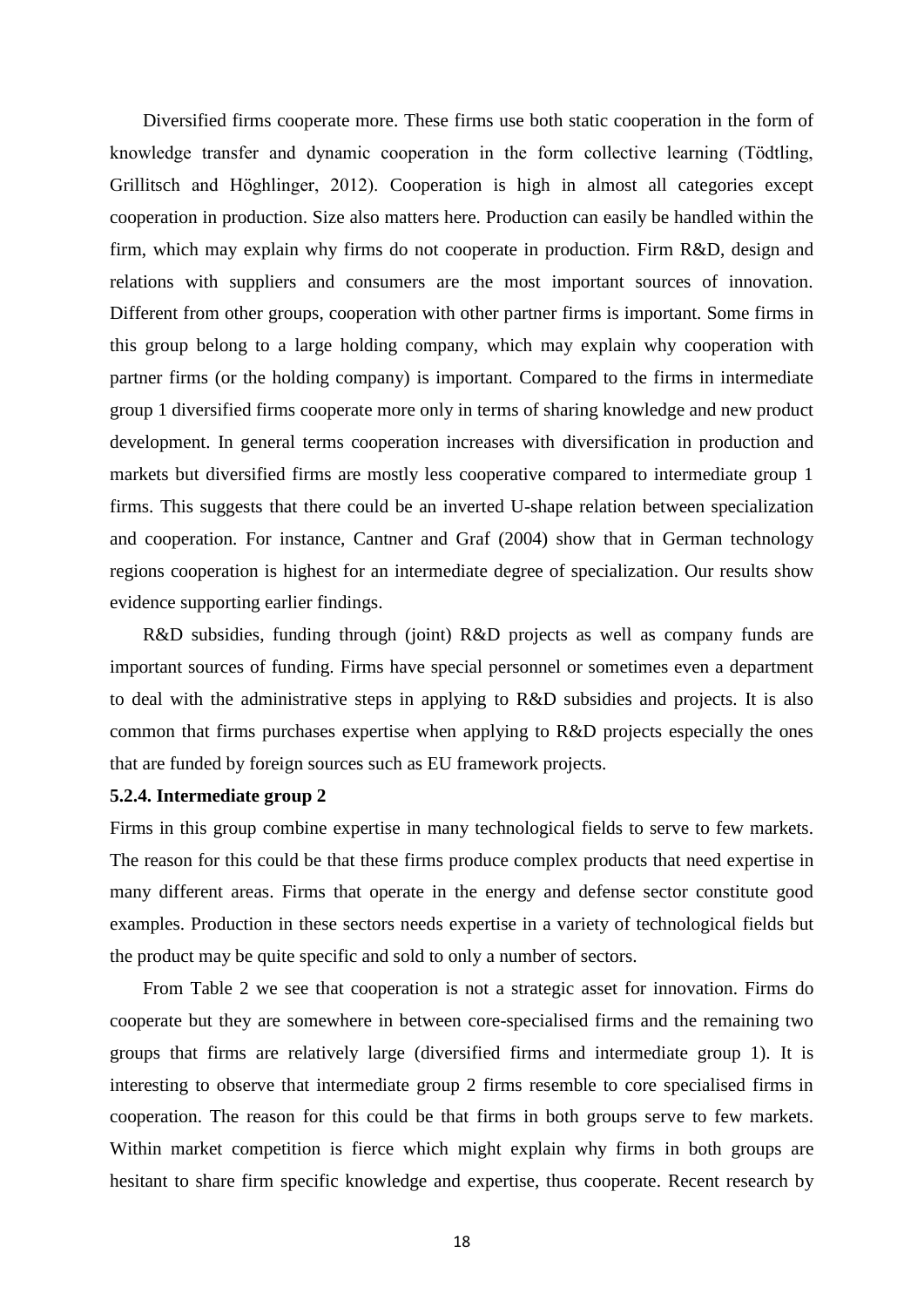Faria, Lima and Santos (2010) show that decision to cooperate and who to cooperate are different choices and their determinants are different from each other. In the case of firms that serve to limited number of markets firms choose to cooperate less with all parties.

Different from the other groups the knowledge stock (patents) is an important source of innovation. The reason for this could be that firms in this group merge expertise in different sub-fields and produce complex products. Complexity in production may require complex knowledge that could be obtained from patents. This may also explain why firms need technical consultancy from third parties. In the innovation process technical knowledge seems to be much more important than customer feedback.

Like in other groups firms' own funds are an important source of funding of R&D and innovation. Besides this part of the innovative projects are funded by government institutions such as TUBITAK (The Scientific and Technological Research Council of Turkey).

#### **5.3. Firm cases**

In the previous section we discussed the group specific characteristics of innovation management. In this section we look at firm cases that provide further information on the innovation strategies and other factors such as networking and labour market. For our purposes we selected four firms that reflect the basic characteristics of the taxonomy described in section 4. Strengths and weaknesses in competitive position for each firm case is summarised in Figure 3.

#### **5.3.1. Core-specialised case**

Firm A is a typical example of inward looking firm both in terms of knowledge and financial sourcing. It conducts R&D and design activities internally. Based on the RBV approach, the firm may have capabilities that are developed within the firm and are difficult to imitiate (Peteraf, 1993; Barney, 2001). The firm may gain competitive advantage if these capabilities remain firm specific. On the other hand lack of separate R&D/design department might hinder the returns to internal capabilities of the firm. In none of the activities investigated Firm A has cooperative links to other firms and organisations Firm A outsources part of its activities, which may turn in to cooperative type of relation in the future. These points support earlier findings in section 5.2.1 that core-specialised firms cooperate vertically and avoid cooperations that may cause firm specific knowledge to diffuse.

As for the firm organisation, there are some factors to pin point such as firm size and human capital. Although, large organizations are much experienced in the standardization of procedures, in the ICT sector where project based tasks are dominant, being small could bring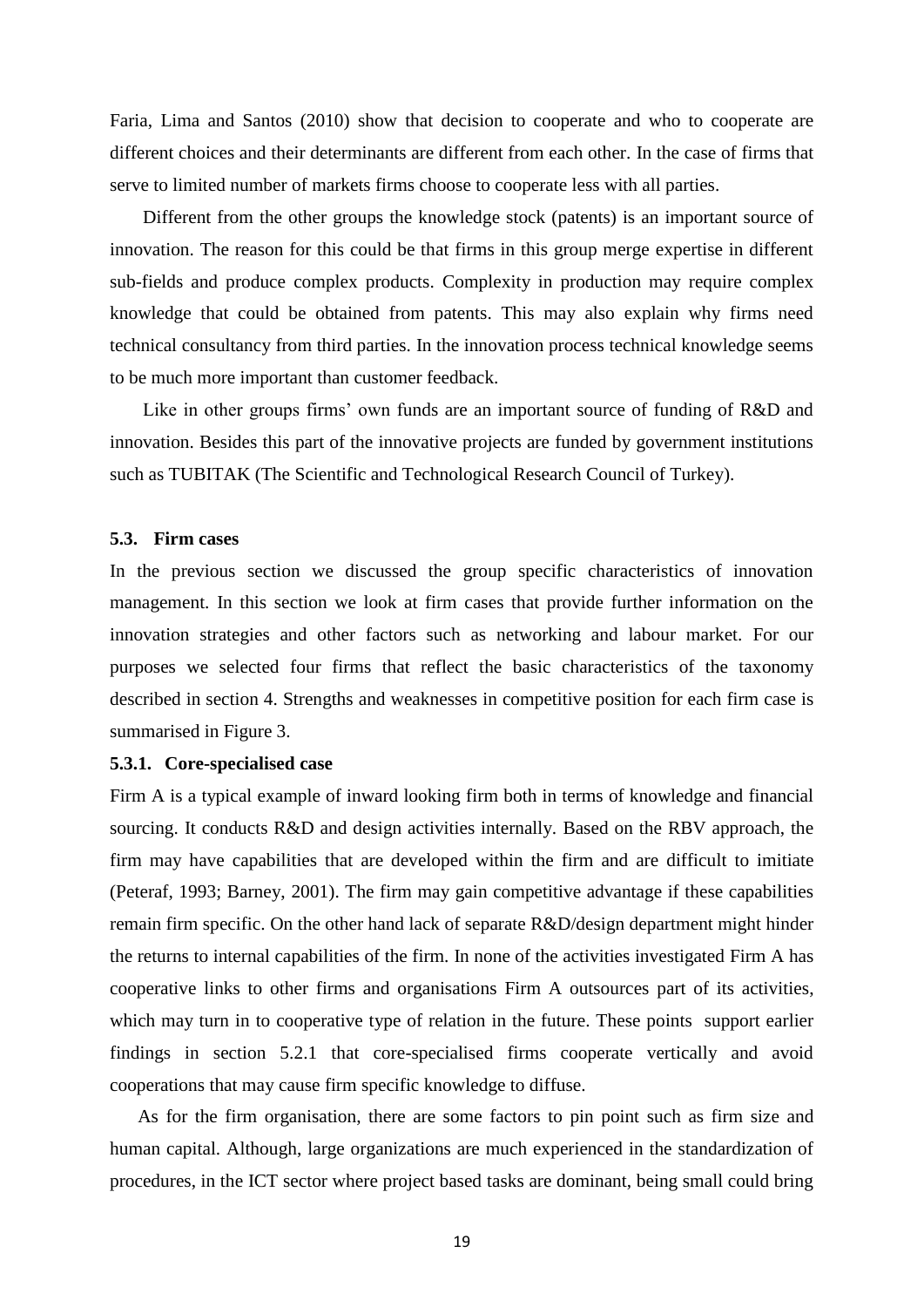the advantage of flat-type organization that encourages peers to communicate directly. Firm A relies mostly on the local labour market. However, this is not a sustainable strategy especially in the ICT sector where labour mobility is high (e.g., Power and Lundmark, 2004).

For Firm A the most drastic threat is lock-in which commonly refers to dependency on certain products, services, or environmental conditions. Kogut and Zander (1982) argue that early history of cooperation tends to lock-in subsequent cooperation, therefore, information is constrained in certain locations and firms only take the signals of the neighbours into consideration. This is especially stronger in our case where most small firms are clustered in incubators and technology parks. In such a case, the diversity in cooperative ties is necessary to avoid lock-in and path dependency (Grabher, 1993).

As for the Firm A searching alternative sourcing mechanisms outside the local could be a strategy for survival and further development. Firm A may choose to be a part of a regional network in order to reduce uncertainty, increase the quantity and the quality of information and avoid lock-in situations.

#### **5.3.2. Intermediate group 1 case**

Firm B follows a different strategy in terms of sourcing innovation. Firm B specifically cooperates with other actors to gain new knowledge and expertise for design activities and new product development. But perhaps because cooperation activities are not diversified these efforts do not turn in to innovative outcomes. In section 5.2.2 we mentioned that cooperation is a distinguishing innovation strategy for firms that diversify markets but it seems that the specific aim and the narrowness of cooperation do not result in expected outcomes.

As for the funding of innovation, Firm B mostly uses internal funding and project incentives for innovation. However, there is no emphasis on alternative sourcing such as participating in EU projects.

Firm B is a medium size firm of which half of the employees have bachelor degree. Employees have specific job definitions and they work in different departments within the firm. Like Firm A, Firm B also relies on the local labour market. Given that the firm is relatively larger Firm B may face a mismatch between demand and supply. To cope with high labour mobility in the ICT sector and to access a pool of qualified personnel Firm B could benefit from networking. Although there are some cooperation activities on design and new product development, Firm B does not fully exploit the network benefits (e.g., access diverse information and capabilities).

The most probable threat is the limited local labour pool. It is true that the research triangle in Ankara produces about 500 to 600 skilled engineers every year that could work in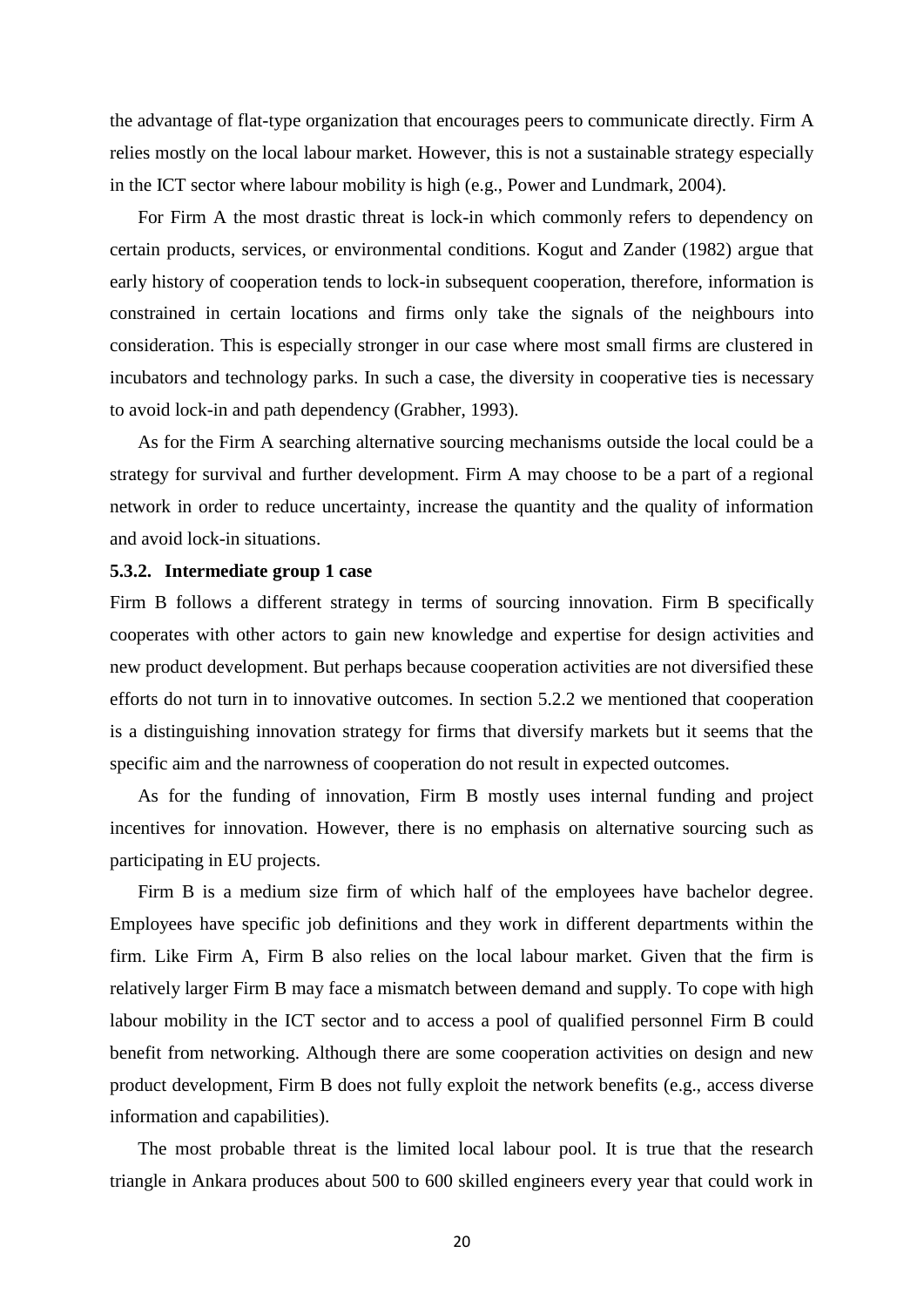the ICT sector. But the fact that there are about 550 high-tech firms only in the three technology parks may create a supply shortage. Besides it is better to diversify in terms of employment as well. ICT occupations are not tied to geography and some routine tasks could be completed over distance. Outsourcing non-strategic work could well reduce costs and enhance the efficiency of the firm.

As Granovetter (1973) suggests the benefits of networking are not limited to the strength of the collaborators but their established links. As such, Firm B can exploit collaborators' ties especially the ones that operate in Istanbul. These weak ties are important to diversify the labour pool. Morover since Firm B serves to many markets taking full advantage of cooperation is important in mantaining the diversity in markets.

#### **5.3.3. Diversified firm case**

Firm C is a relatively large firm with about 100 employees. It has separate R&D, design and marketing units. The company is organised in such a way that each department supports the innovative process. In terms of cooperation Firm C behaves differently from the other firms we investigated in the previous sections. Firm C cooperates on R&D, technology improvement, new product development and personnel training. On the other hand, the firm is open to use knowledge-based organizations for any type of the activities. Thus Firm C diversifies cooperation activities and in this way differentiates from Firm B. Cooperation is built on trust between parties indicating the social complexity of the firm (Barney, 1999). According to this view, reputation among customers and suppliers, firm's culture, and its trustworthiness are the strategic assets of socially complex firms.

While cooperation with other actors is emphasized in the process of innovation, Firm C relies on internal sources in the production process. Despite some tendency, outsourcing and cooperation in production are not deemed to be strategies that can be used to decrease the production costs. Perhaps because of the reason that firm diversifies on the grounds of both production and markets firm sources labour from a diversified pool. Openness to inter and intraregional labour supply is crucial, but the firm has difficulty in finding skilled labour. This is a common problem in the high-tech sectors in Turkey. Most firms complain that they could not find skilled workers specific to firm needs. We still think that firms should fully exploit the benefits of networking and moreover try other ways such as international outsourcing to reach a diverse labour pool.

Firm C exploits various types of financial resources therefore internal funding is not burdened by "risky activities". Other sources such as public incentives or EU projects stay as alternative sources. As we have argued in previous sections size is an important determinant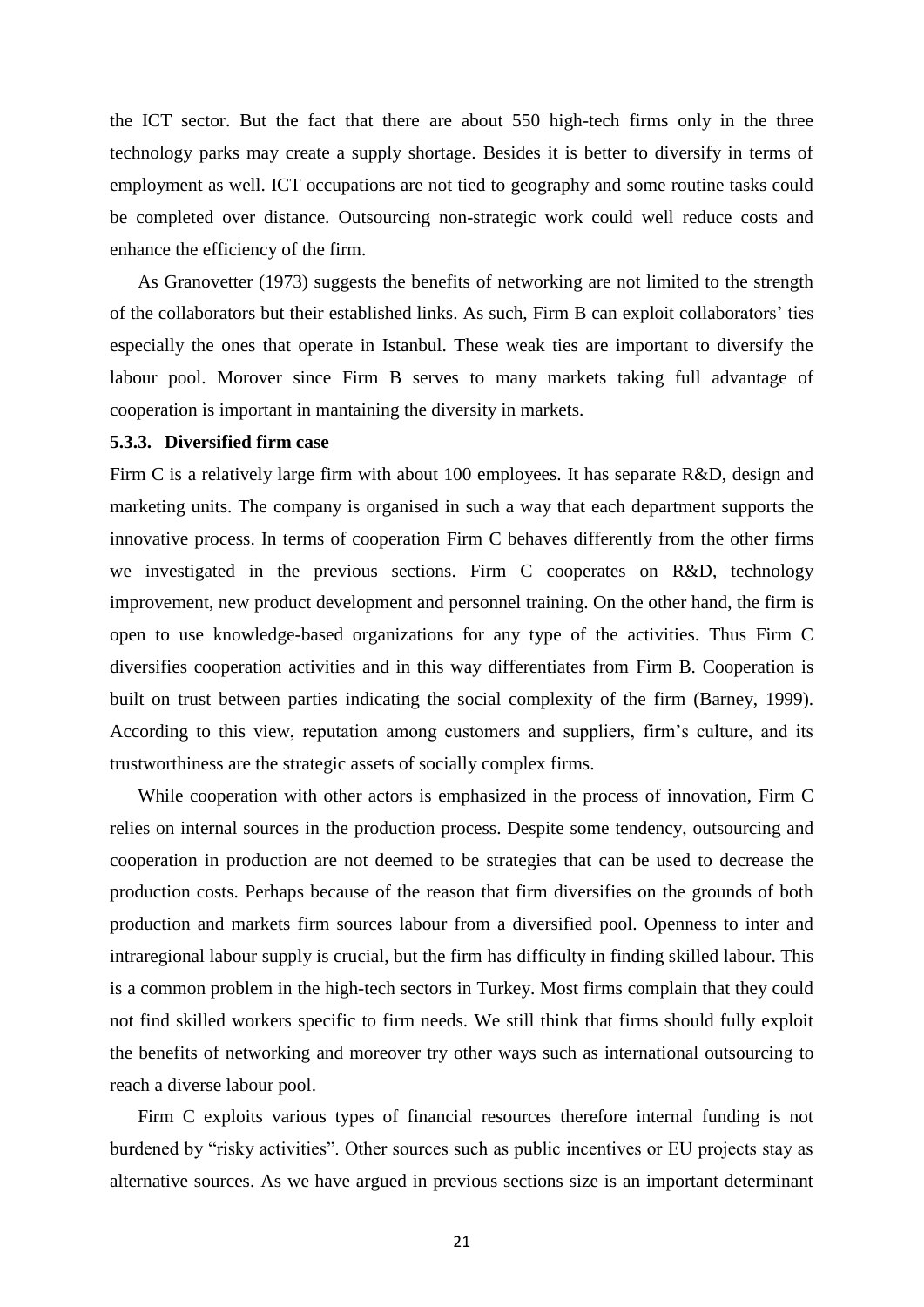of obtaining large scale funding. Larger firms may employ full-time or part-time personnel to deal with the bureaucratic steps involved in R&D funding applications. There are even cases that these services are outsourced from third parties.

We think that the real challenge for Firm C is to find the right strategy mix to maintain diversity on both grounds. Building expertise in many fields and serving to many markets is a not an easy task. Some firms that diversify production and markets are part of a group or a holding company. This creates a more secure environment for diversified firms to maintain competitiveness. Thus maintaining competitiveness is a threat for diversified firms. One way to handle this is to cooperate with diversified firms that also try to cope with similar challenges. As Tether (2002) argues common challenges may force firms to cooperate. Through cooperation diversified firms may create a secure environment that may sustain their competitive positions.

#### **5.3.4. Intermediate group 2 case**

In the ICT sector cooperation with competitors, university-industry linkages as well as userproducer links play crucial role in the development and adoption of flexible technologies (Santangelo, 2001). Firm D involves in vertical cooperative relations. Both cooperation partners and knowledge-based organizations are used to access knowledge and know-how in various fields that this firm built expertise on. On the other hand, less emphasis on cooperation with competitors stands out as the main weaknesses. However as we have discussed in section 5.2.4 this could be because that the firm sells its products to limited number of sectors and within sector competition may hinder Firm D to cooperate with competitors.

Patenting activity is crucial in terms of securing property rights of strategic sources in the ICT sector. Our detailed investigation revealed that Firm D does not rely on patents to obtain appropriate returns of its R&D efforts (Hall and Ziedonis, 2001). This could be because that patenting activity is generally low in Turkey or it might be as a result of sector specificity. Most of the firms in this group conduct R&D on energy and defense sector. Especially in the defense sector firms generally rely on secrecy rather than patents to secure property rights.

Firm D is a medium sized, relatively old firm that has quite extensive exporting activity. The sources of R&D, new product development and human capital policy are strongly affected from the fact that this firm has expertise in many related fields. In the first place the firm uses many different sources to support innovation. Through vertical cooperation, obtaining technical consultancy and patents the firm tries to maintain knowledge in variety of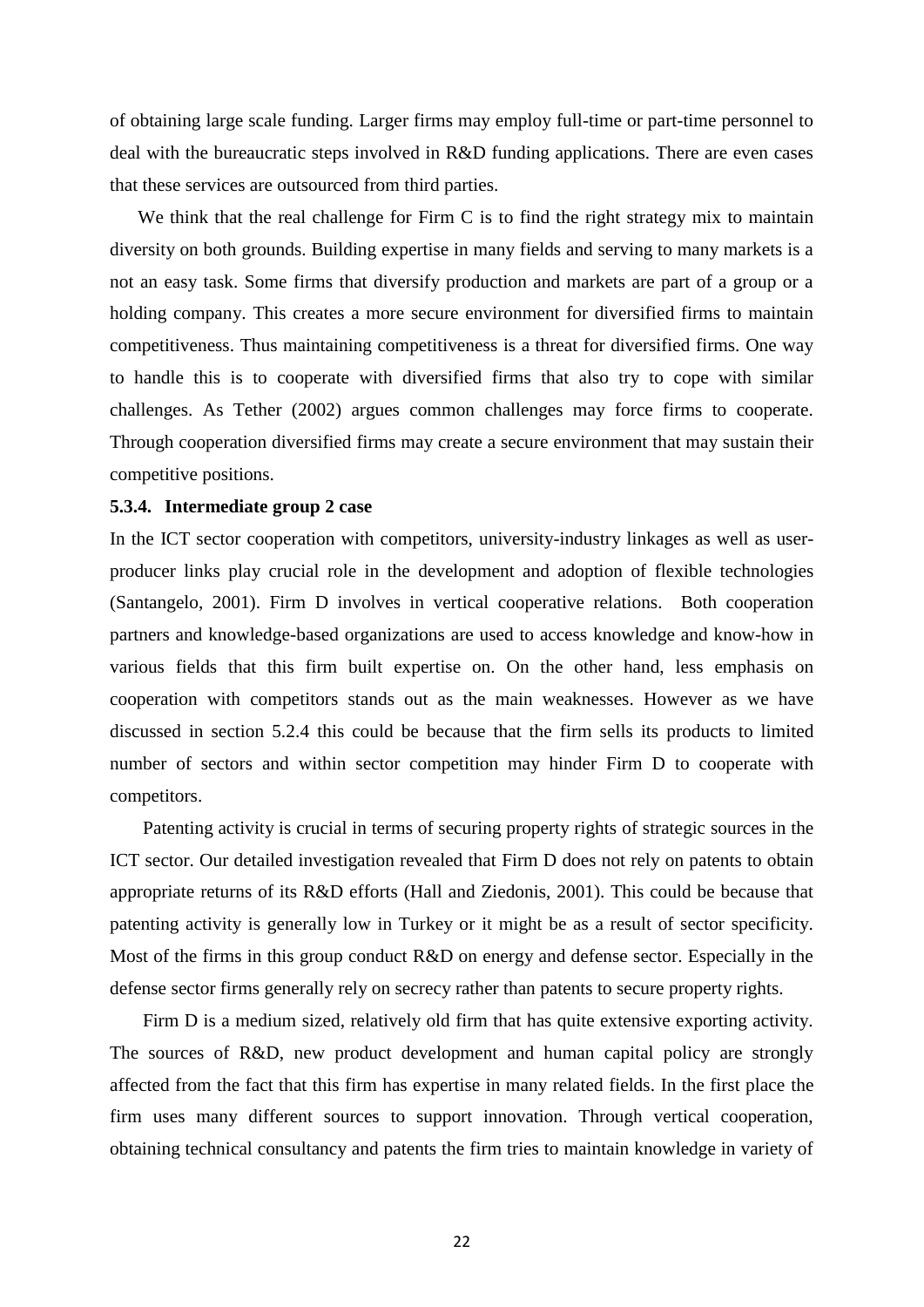fields. Diversity in production brings diversity in the employee structure. Firm D searches different locations to find skilled personnel that match its variety of competences.

|              | <b>Specialised firms: Firm A</b>                                   |                                                              |  |  |  |  |
|--------------|--------------------------------------------------------------------|--------------------------------------------------------------|--|--|--|--|
|              | <b>Strengths</b>                                                   | Weaknesses                                                   |  |  |  |  |
| $\mathbf{C}$ |                                                                    | low cooperation                                              |  |  |  |  |
| SI           | conducting R&D/design activities internally                        | reluctance to use external R&D sources                       |  |  |  |  |
| FI           | internal funding                                                   | obtain large scale funding                                   |  |  |  |  |
|              | flexibility                                                        | small firm; no exporting activity                            |  |  |  |  |
| FO.          | outsourcing activity                                               | relying on local labour market                               |  |  |  |  |
|              |                                                                    | no separate R&D department or budget                         |  |  |  |  |
|              | Intermediate group 1 (diversify markets): Firm B                   |                                                              |  |  |  |  |
|              | <b>Strengths</b><br><b>Weaknesses</b>                              |                                                              |  |  |  |  |
|              | sharing knowledge and expertise                                    | less emphasis on collaborator's network                      |  |  |  |  |
| $\mathbf C$  | cooperation on design and new product                              |                                                              |  |  |  |  |
|              | relying on internal R&D and design units                           | cooperation on design does not turn into innovative outcomes |  |  |  |  |
| SI           |                                                                    | moderate efforts on patenting and applying technical         |  |  |  |  |
|              |                                                                    | consultancy                                                  |  |  |  |  |
| FI           | internal funding & project incentives                              | international sourcing                                       |  |  |  |  |
|              | medium size; exporter                                              | relying on local labour market                               |  |  |  |  |
| FO           | presence of educated personnel                                     |                                                              |  |  |  |  |
|              | Diversified: Firm C                                                |                                                              |  |  |  |  |
|              | <b>Strengths</b>                                                   | <b>Weaknesses</b>                                            |  |  |  |  |
|              | cooperation on R&D, technology and new product development         | no use of knowledge based organizations                      |  |  |  |  |
|              |                                                                    |                                                              |  |  |  |  |
| $\mathbf c$  | with all actors                                                    |                                                              |  |  |  |  |
|              | cooperation is based on trust, expertise and strategic partnership |                                                              |  |  |  |  |
| SI           | separate R&D, design and marketing departments                     |                                                              |  |  |  |  |
|              |                                                                    |                                                              |  |  |  |  |
| FI           | internal funding, public incentive and EU projects                 |                                                              |  |  |  |  |
|              | tendency to outsource; medium size; exporter                       | no outsourcing activity                                      |  |  |  |  |
| FO           | openness to diverse labour markets                                 | difficulty in finding skilled labour                         |  |  |  |  |
|              | Intermediate group 2 (diversify production): Firm D                |                                                              |  |  |  |  |
|              | <b>Strengths</b>                                                   | <b>Weaknesses</b>                                            |  |  |  |  |
|              | cooperation on R&D and technology but with suppliers and           | less emphasis on cooperation with competitors                |  |  |  |  |
|              | consumers (vertical ooperation)                                    |                                                              |  |  |  |  |
| $\mathbf C$  | using knowledge based organizations for R&D, design, technology    |                                                              |  |  |  |  |
|              | and product development; technical consultancy                     |                                                              |  |  |  |  |
|              |                                                                    |                                                              |  |  |  |  |
| SI           | use of various sources                                             | patenting activity is not common                             |  |  |  |  |
|              | internal funding and EU projects                                   |                                                              |  |  |  |  |

## **Figure 3: Overview of firm cases**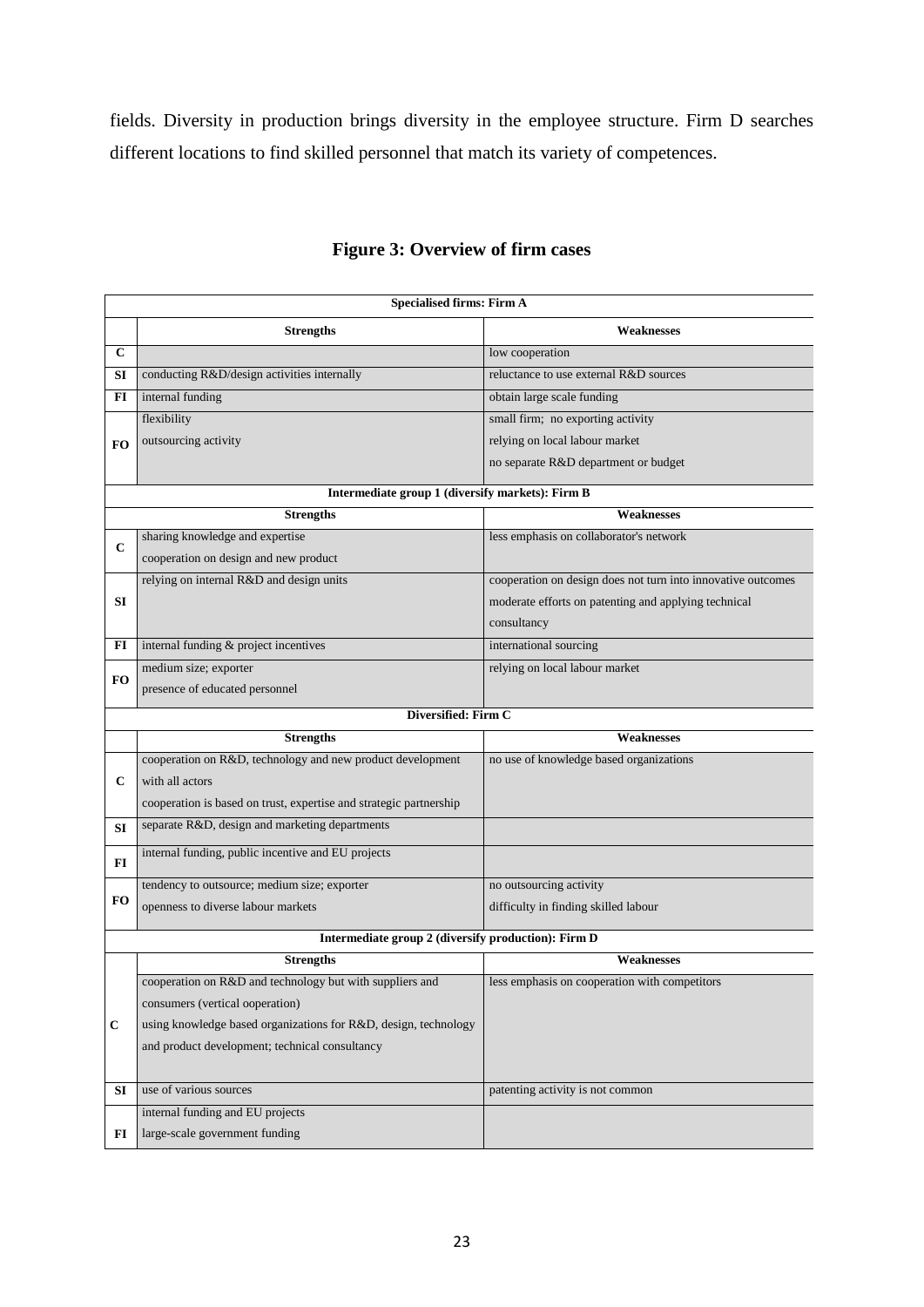| medium size with exporter status                |
|-------------------------------------------------|
| FO   no difficulty in finding skilled personnel |
| outsourcing activity                            |

C: Cooperation, SI: Sources of Innovation, FI: Funding of Innovation, FO: Firm Organisation

Beyond its expertise in ICT, Firm D operates in a strategic sector. Turkish government recently announced that energy, defense and automotive industry as high priority sectors. This is a major opportunity for Firm D because it is expected that these sectors will grow in great extent in the next decade. If Firm D succesfully follows emerging technologies in the industry and builds compatible internal capabilities it can maintain a sustainable growth path. Another advantage of doing business in a high priority sector is the extensive funding opportunities. Firm innovation activities are mainly financed by different sources such as internal funding and EU projects. However large-scale government R&D funding is an opportunity that could be exploited by firm D.

#### **6. Conclusion**

In this paper we analyse innovation management strategies of ICT firms in Ankara using a novel taxonomy of firms. We place firms on a specialisation-diversification spectrum based on expertise and markets. Firms can specialise in few technology fields or alternatively can build expertise in many related fields. In a similar way firms can serve to few or many markets. The literature in RBV, dynamic capabilities and core competency constitute a playground where this novel taxonomy is build on.

We argue that the way that firms manage innovation is affected from the position of firms in the specialisation-diversification spectrum. To empirically test this argument we conducted face-to-face interviews with the managers of ICT firms in Ankara. As a part of the questionnaire we collected detailed data on firms' expertise and the markets that they serve. This information is then used to form the taxonomy of firms that is based on specialisation and diversification in production and/or markets.

The taxonomy shows that almost half of the firms in our sample are, what we call, corespecialised firms that specialise in few technology fields and markets. These firms mostly rely on own funding, R&D and expertise to manage the innovation process and cooperate less with suppliers, customers and other actors because of the fear that firm specific knowledge can be copied and used by competitors. On the other hand we have relatively large corporate firms that both diversify production and markets. These firms determine the needs in the innovation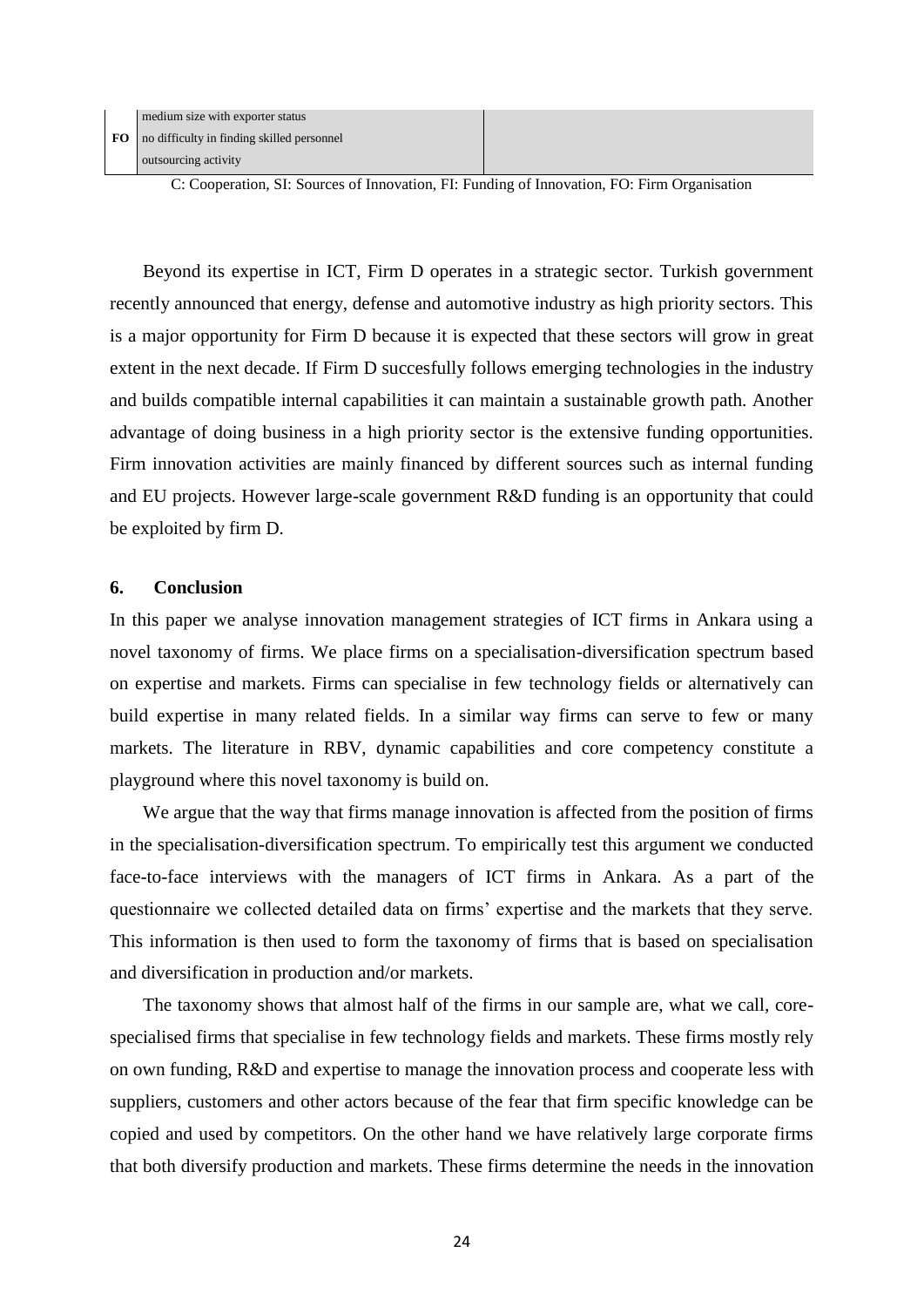process and act accordingly. Diversified firms cooperate more with other actors, may outsource non-core activities and may even share strategic information with other firms to improve products. The taxonomy clearly differentiates between these two groups.

There are two additional groups of firms, which we label as intermediate groups 1 and 2. Our analyses show that the distinctive element of firms that specialise in few fields but sell to many markets (intermediate group 1) is the versatility of capability in the core technological field (i.e., some fields such as trustworthy ICT has applications in many markets). However this capability should be merged with inputs and expertise so that the product becomes adaptable to many markets. This requires an (R&D) outsourcing strategy combined with enhanced cooperation based on trust. In the case of firms that diversify production but not markets innovation management relies on integrating many related expertise in to complex products that are mostly sold to one sector. Firms that operate in the defence and energy sector mostly fall in to this category. Contrary to intermediate group 1, cooperation is not a vital strategy for innovation. It may even hinder innovation because within market competition is high and if firm specific knowledge leaks competitors may easily adapt and use this knowledge. Intermediate group 2 firms use strategies that help them to integrate expertise such as specific knowledge in patents or technical consultancy.

The analyses result in two important observations. First is that size matters. Most differences among firms are explained by size. Small firms cooperate less and mostly use internal sources to fund R&D and manage the innovation process. As the firm cases show this may even result in a lock-in situation where small size hinders the growth of the firm. Faceto-face interviews show that firms do have a strategy to survive but most firms do not have escape strategies to break the lock-in situation. As such it seems that a great number of corespecialised firms will remain small even if they survive. We propose policy makers to design policy tools that may act as escape strategies for small core specialised firms. Forcing firms to cooperate or setting up a regional knowledge management system to enhance regional spillovers are examples to such policies.

The second observation is related to cooperation. ICT Firms in Turkey cooperate less compared to its European counterparts. The problems in networking is well recognized in Turkey. For instance, one of the three key recommendations in a foresight of Ankara University Science Park was to build a deliberate networking strategy (Fikirkoca and Saritas, 2012). This, however, we think is mostly a cultural issue. Firms are hesitant to share information with other actors because of the fear that firm specific knowledge may be copied and adapted by competitors. We think that this is a main weakness of ICT firms in Turkey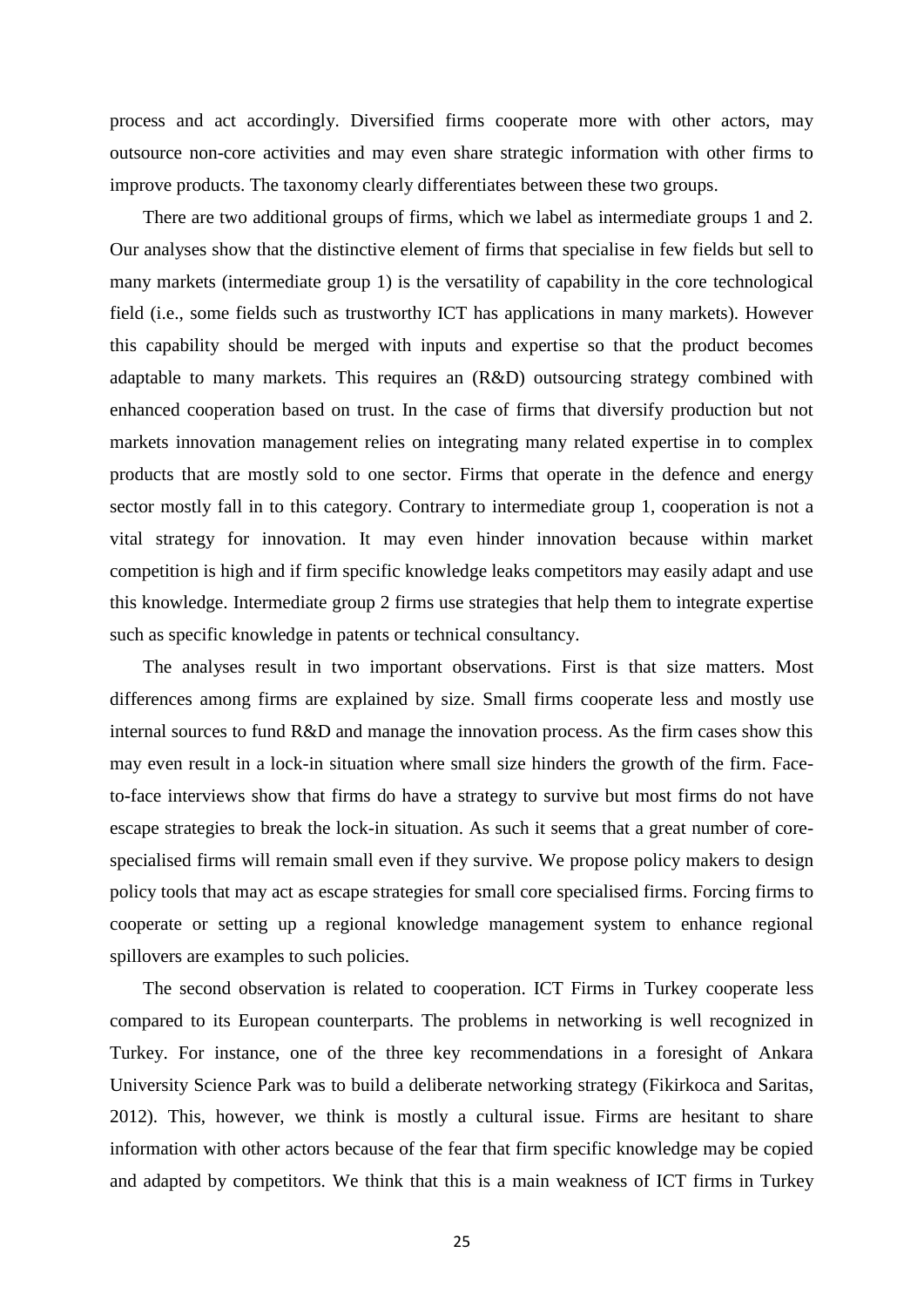which needs action at the macro and institutional level. We propose policy actions such as setting up an education curriculum that is build on cooperation and team-working skills or setting up a binding and efficiently working judiciary. Needles to say these efforts may become effective only in the long run.

#### **References**

- Almus, M. and Czarnitzki, D. (2003), The effects of public R&D subsidies on firm's innovation activities: the case of eastern Germany, *Journal of Business and Economic Statistics,* 21 (2), 226–236.
- Arundel, A., Bordoy, C. and Kanerva, M. (2008), Neglected Innovators: How Do Innovative Firms That Do Not Perform R&D Innovate? Results of an analysis of the Innobarometer 2007 survey No. 215. INNO-Metrics Thematic Paper.
- Barney, J.B. (1999), How a firm's capabilities affect boundary decisions, *Sloan Management Review*, 40(3), 137-145.
- Barney, J.B. (2001), Resource- based theories of competitive advantage: A ten year retrospective on the resource-based view, *Journal of Management*, 27(6), 643-651.
- Bell, M. and Pavitt, K. (1993), Technological accumulation and industrial growth: Contrasts between developed and developing countries, *Industrial and Corporate Change*, 2 (2), 157-209.
- Blasco, A.G. and Carod, J.M. (2008), Sources of innovation and industry–university interaction: Evidence from Spanish firms, *Research Policy*, 37, 1283-1295.
- Cantner, U. and Graf, H. (2004), Cooperation and specialization in German technology regions, *Journal of Evolutionary Economics*, 14, 543-562.
- Clark, D.N. (2000), Implementation issues in core competence strategy making, *Strategic Change*, 9 (2), 115-27.
- Cohen, W.M. and Klepper, S. (1996), Firm size and the nature of innovation within industries: The case of process and product R&D, *Review of Economics and Statistics*, 78, 232–243.
- Doving, E. and Gooderham, P. (2008), Dynamic capabilities as antecedents of the scope of related diversifications: The case of small firm accountancy practices, *Strategic Management Journal*, 29, 841-857.
- Drejer, A. (2001), How can we define and understand core competencies and their development, *Technovation*, 21, 135-146.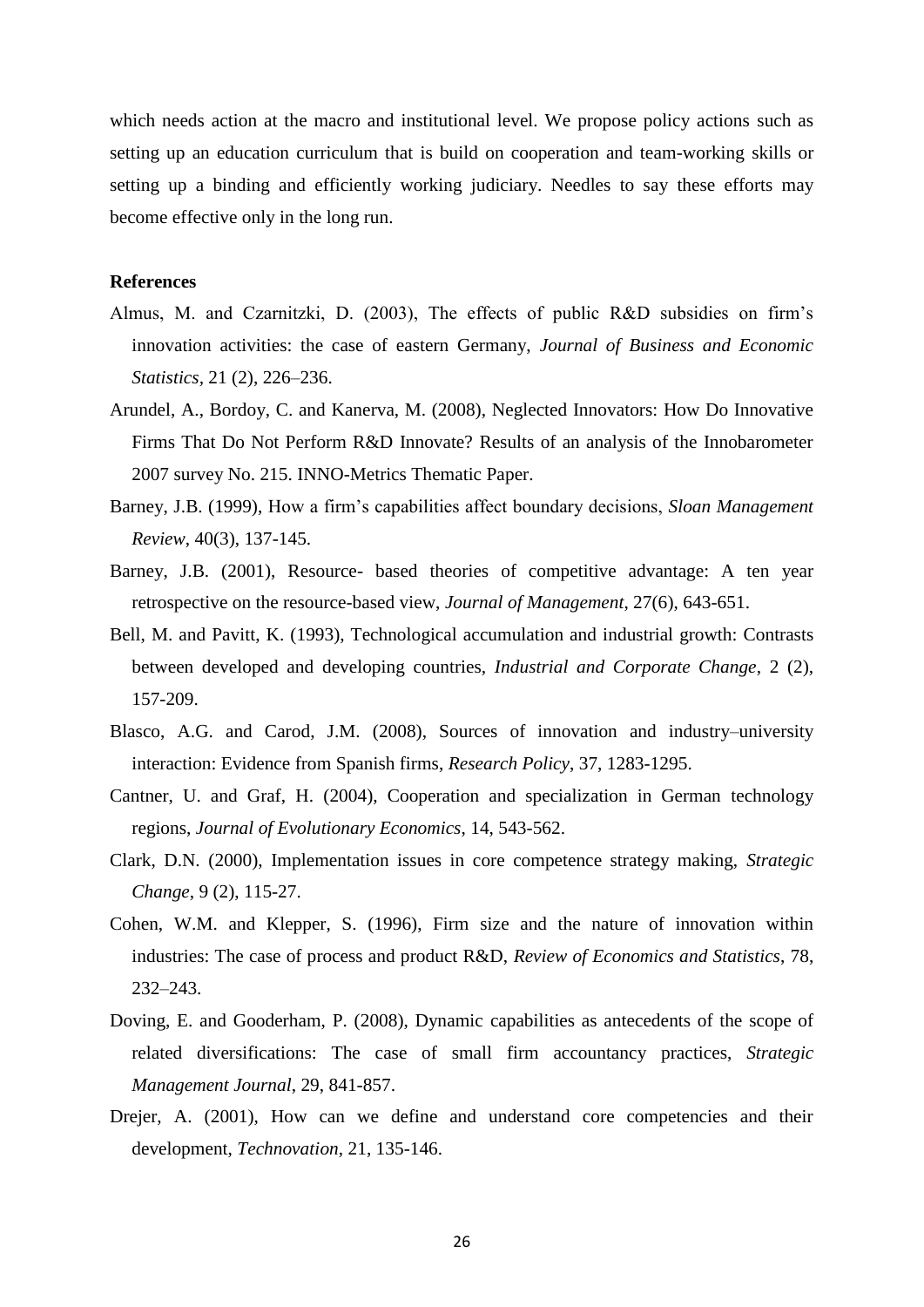- Duysters, G. and Hagedoorn, J. (2000), Core competence and company performance n in the world-wide computer industry, *Journal of High Technology Management Research*, 11(1), 75-91.
- Eckel, C. and Neary, J.P. (2010), Multi-product firms and flexible manufacturing in the global economy, *Review of Economic Studies*, 77, 188-217.
- Eden, C. and Ackermann, F. (2000), Mapping distinctive competencies: a systemic approach", *Journal of Operational Research Society*, 51(1), 12-21.
- De Faria, P., Lima, F. and Santos, R. (2010), Cooperation in innovation activities: The importance of partners, *Research Policy,* 39, 1082-1092.
- Fikirkoca, A. and Saritas, O. (2012), Foresight for science parks: the case of Ankara University, *Technology Analysis & Strategic Management*, 24 (10), 1071-1085
- Fritsch, M. and Meschede, M. (2001), Product innovation, process innovation and size, *Review of Industrial Organization*, 19, 335-350.
- Grabher, G. (1993), The weakness of strong ties: the lock-in of regional development in the Ruhr Area in G. Grabher (eds.) *The Embedded Firm. On the Socioeconomics of Industrial Networks*, 255-277, Routledge: London.
- Granstrand, O., Patel, P. and Pavitt, K. (1997), Multi-technology corporations: why they have "distributed" rather than "distinctive core" competencies, *California Management Review*, 39, 8-25.
- Granovetter, M.S. (1973), The strength of weak ties, *American Journal of Sociology*, 78(6), 1360-1380.
- Grant, R. M. (1991). The Resource-Based Theory of Competitive Advantage: Implications for Strategy Formulation, *California Management Review,* 33(3), 114-135.
- Hafeez, K., Zhang, Y. and Malak, N. (2002), Core competence for sustainable competitive advantage? A structured methodology for identifying core competence, *IEEE Transactions of Engineering Management*, 49(1), 28-35.
- Hall, H.B. and Ziedonis, R.H. (2001), The patent paradox revisited: an empirical study of patenting in the US semiconductor industry, 1979-1995, *RAND Journal of Economics*, 32(1), 101-128.
- Henderson, R.M. and Cockburn, I. (1996), Scale, scope, and spillovers: Determinants of research productivity in the pharmaceutical industry, *RAND Journal of Economics,* 27, 32– 59.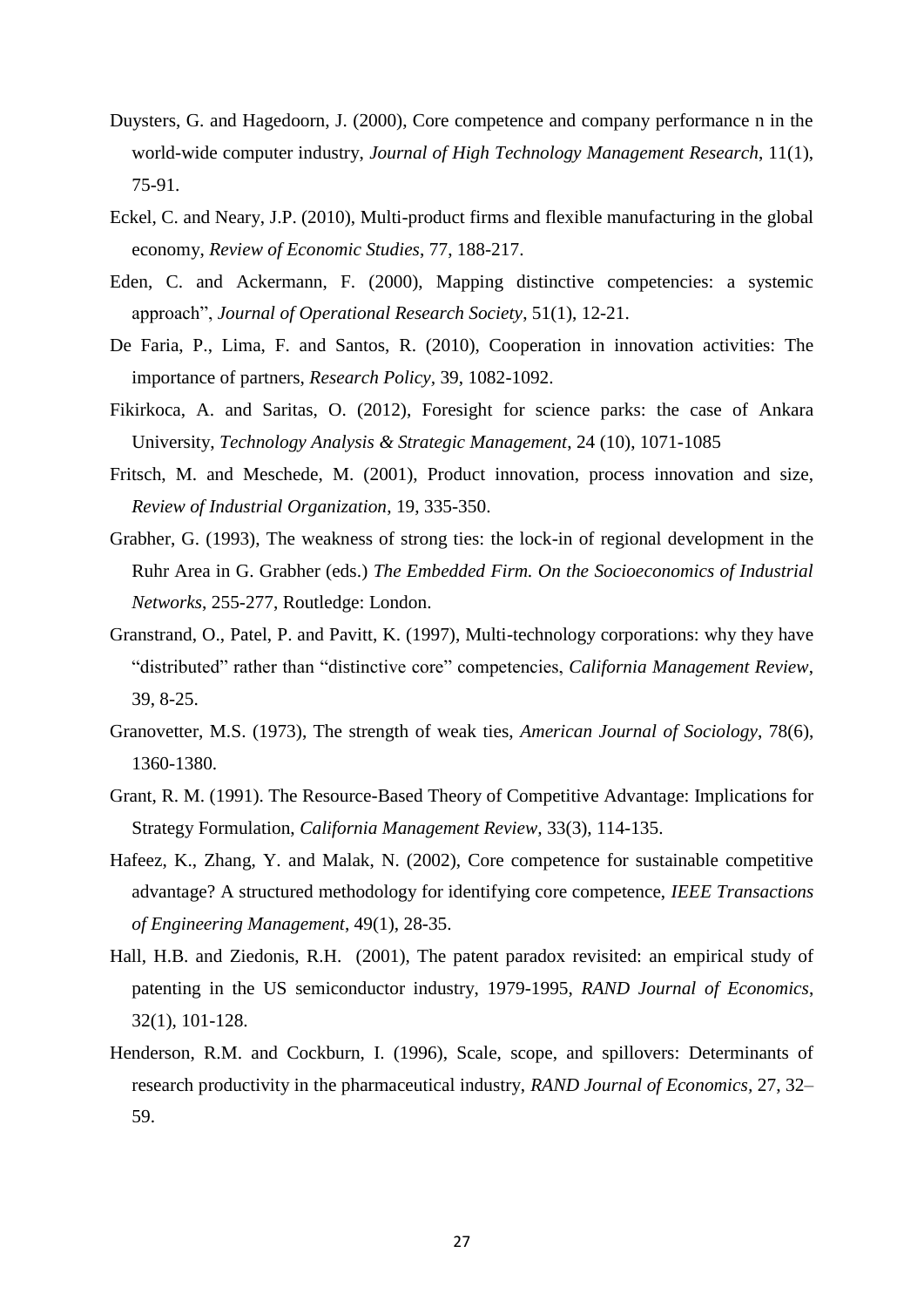- Hoskisson, R.E. and Hitt, M.A. (1990), Antecedents and Performance Outcomes of Diversification: A Review and Critique of theoretical perspectives, *Journal of Management*, 16 (2), 461-509.
- Javidan, M. (1998), Core competence: what does it mean in practice? *Long Range Planning*, 31 (1), 60-71.
- Kim, H., Lim, H. and Park, Y. (2009), How should firms carry out technological diversification to improve their performance? An analysis of patenting of Korean firms, *Economics of Innovation and New Technology*, 18 (8), 757-770.
- Kogut, B. and Zander, U. (1982), Knowledge of the firm, combinative capabilities, and replication of technology, *Organization Science*, 3 (3), 383-397.
- Laursen, K. (1998), Revealed comparative advantage and the alternatives as measures of international specialization, DRUID Working Paper No: 98-30.
- Laforet, S. (2008), Size, strategic, and market orientation affects on innovation*, Journal of Business Research*, 61, 753-764.
- Lach, S. (2002), Do R&D subsidies stimulate or displace private R&D? Evidence from Israel, *Journal of Industrial Economics*, 50, 369–390.
- Ljungquist, U. (2007), Core competency beyond identification: presentation of a model, *Management Decision*, 45 (3), 393-402.
- Lundvall, B. (1993), Explaining inter-firm cooperation and innovation: limits of the transaction-cost approach', in Grabher, G. (eds.): *The Embedded Firm*, Routledge: London.
- Markides, C.C. and Williamson, P.J. (1994), Related Diversification, Core Competences and Corporate Performance, *Strategic Management Journal*, 15, 149-165.
- Nelson, R. (1993) *National Systems of Innovation: A Comparative Study*, Oxford University Press: Oxford.
- Nelson R. and Winter, S. (1982), *An Evolutionary Theory of Economic Change*, Harvard University Press: Cambridge MA.
- Newbert, S.L. (2007), Empirical Research on the Resource-Based View of the Firm: An Assessment and Suggestions for Future Research, *Strategic Management Journal*, 28, 121- 146.
- O'Regan, N. and Ghobadian, A. (2005), Innovation in SMEs: the impact of strategic orientation and environmental perceptions, *International Journal of Productivity and Performance Management*, 54 (2), 81-97.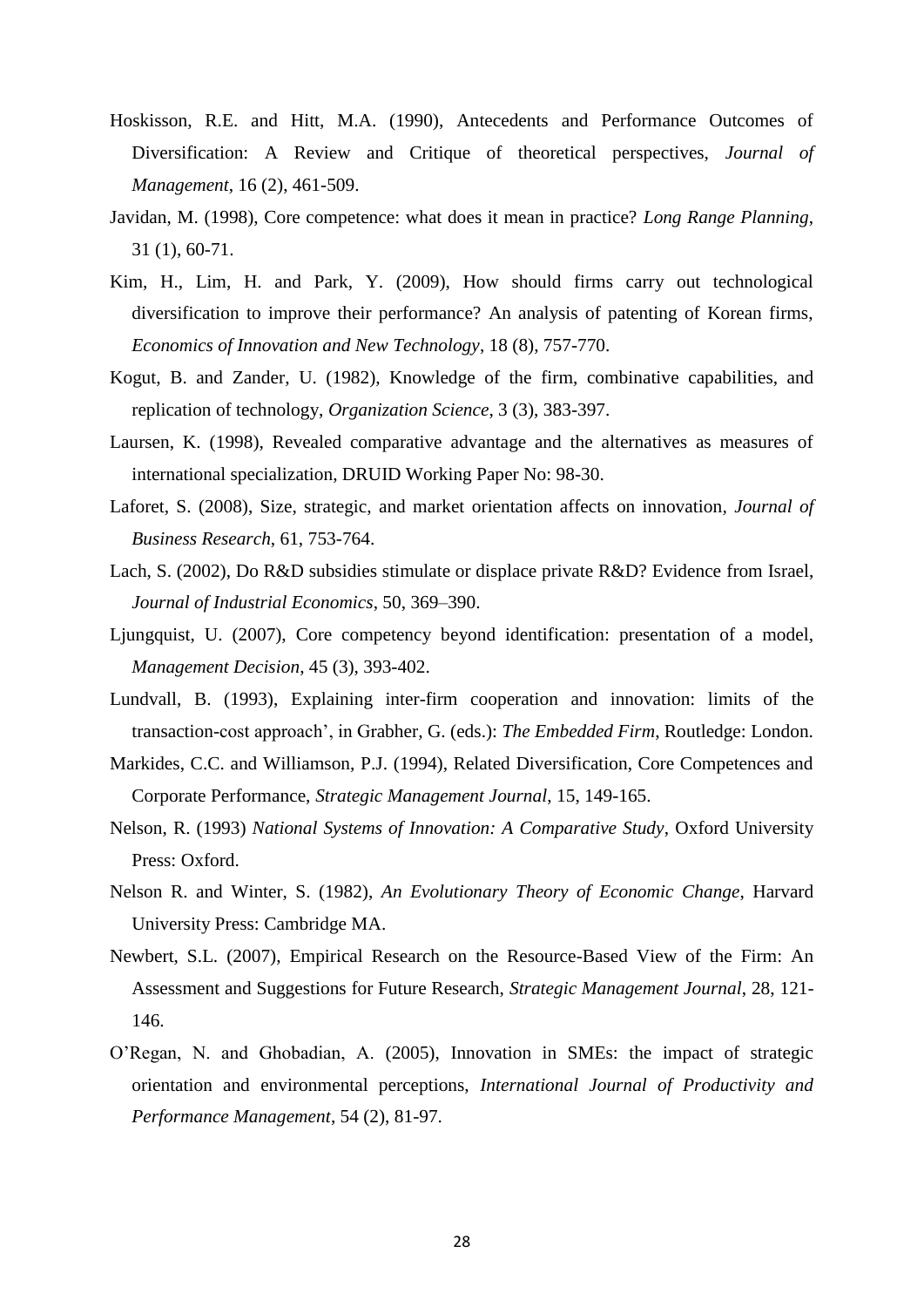- Özkanli, Ö. and Akdeve, E. (2009), Cluster and Innovation Policy for Regional Development, The Case of Turkey, *International Journal of Management and Network Economics*, 1 (2), 211-231.
- Pavitt, K., Robson, M. and J. Townsend (1987), The size distribution of innovating firms in the UK: 1945-1983, *Journal of Industrial Economics*, 35, 291-316.
- Penrose, E.T. (1959), *The Theory of the Growth of the Firm*, Oxford University Press: Oxford.
- Peteraf, M.A. (1993), The cornerstones of competitive advantage: A resource-based view, *Strategic Management Journal,* 14 (3), 179–191.
- Porter, M. (1998), Clusters and the New Economics of Competition, *Harvard Business Review*, Nov-Dec., 77-90.
- Power, D. and Lundmark, M. (2004), Working through knowledge pools: Labour market dynamics, the transfer of knowledge and ideas, and industrial clusters, *Urban Studies*, 41(5-6), 1025-1044.
- Prahalad, C.K. and Hamel, G. (1990), The core competence of the corporation, *Harvard Business Review*, May-June, 275-292.
- Rao, P.M., Vemuri, V. and Galvin, P. (2004), The changing technological profile of the leading ICT firms: Evidence from US patent data, 1981-2000, *Industry and Innovation*, 11(4), 353-372.
- Ritter, T. and Gemünden, H.G. (2003), Network competence: Its impact on innovation success and its antecedents*, Journal of Business Research*, 56(9), 745-755.
- Santangelo, G.D. (2001). The impact of the information and communications technology revolution on the internationalization of corporate technology*, International Business Review*, 10, 701-726.
- Shefer, D. and Frenkel, A. (2005), R&D, firm size and innovation: an empirical analysis, *Technovation*, 25, 25-32.
- Som, O. (2012), *Innovation without R&D. Heterogeneous Innovation Patterns of Non-R&D-Performing Firms in the German Manufacturing Industry*, Springer-Gabler: Wiesbaden.
- Spanos, Y.E. and Prastacos, G. (2004), Understanding organizational capabilities: towards a conceptual framework, *Journal of Knowledge Management*, 8 (3), 31-43.
- Srholec, M. and Verspagen, B. (2012), The voyage of the beagle in innovation systems land. Exploration on sectors, innovation, heterogeneity and selection. Forthcoming in *Industrial and Corporate Change.*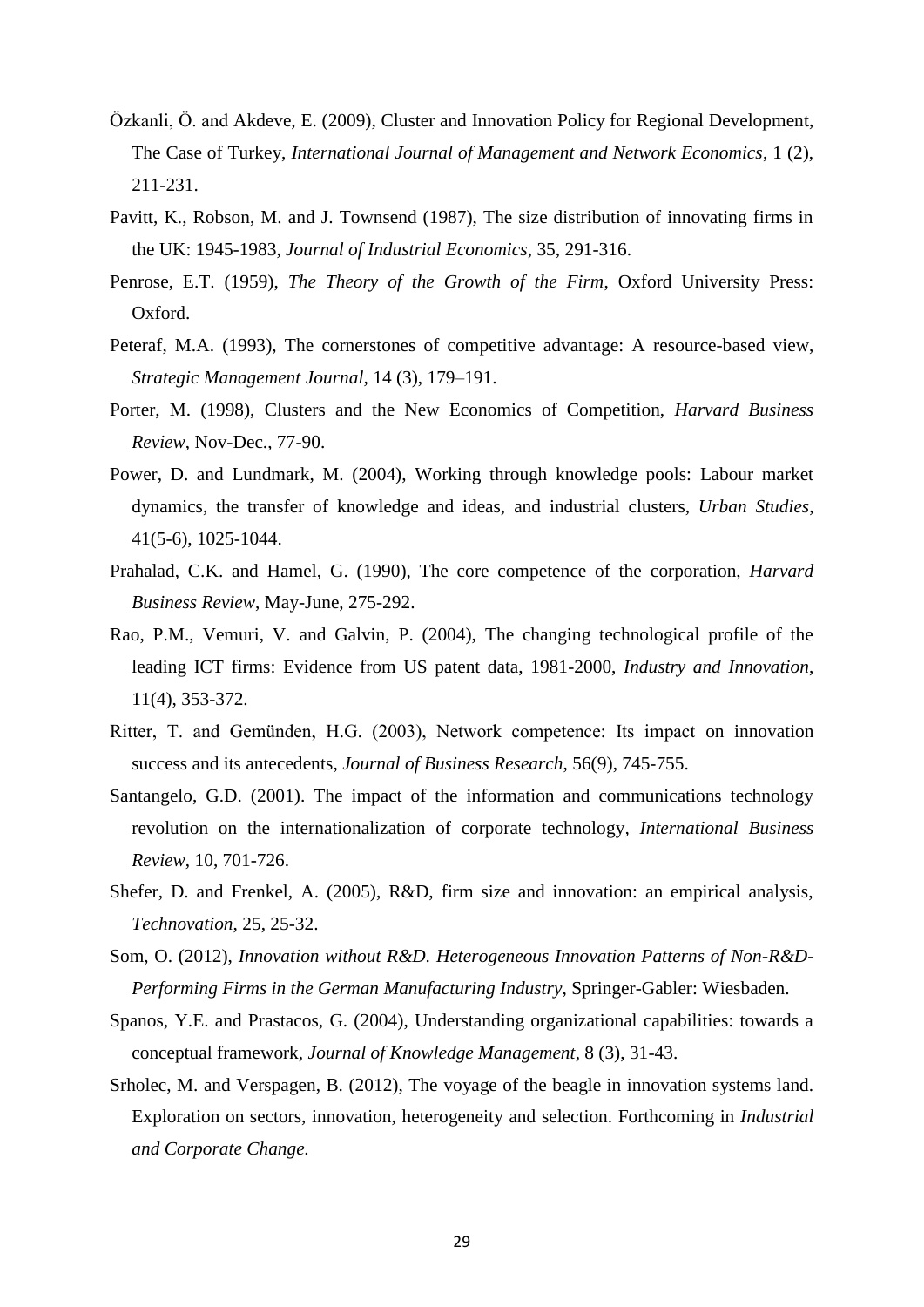- Teece, D.J. (2007), Explicating Dynamic Capabilities: the Nature and Microfoundations of (sustainable) Enterprise Performance, *Strategic Management Journal*, 28 (13), 1319-1350.
- Teece, D.J. (2010), Technological innovation and the theory of the firm: The role of enterprise-level knowledge, complementarities, and dynamic capabilities, in Hall, B.H. and Rosenberg, N. (eds.), *Handbook of The Economics of Innovation*, Vol. II., Elsevier.
- Teece, D.J. and Pisano, G. (1994), Dynamic capabilities of the firm: An introduction, *Industrial and Corporate Change*, 3 (3), 537-556.
- Teece, D.J., Pisano, G., and Shuen, A. (1997), Dynamic capabilities and strategic management, *Strategic Management Journal*, 18 (7), 509-533.
- Tether, B.S. (2002), Who cooperates for innovation and why: An empirical analysis, *Research Policy*, 31(6), 947-967.
- Tödtling, F., Grillitsch, M. and Höglinger (2012), Knowledge sourcing and innovation in Austrian ICT companies: How does geography matter? *Industry and Innovation*, 19(4), 37- 41.
- Trott, P., Maddocks, T., and Wheeler, C. (2009), Core competencies for diversifying case study of a small business, *Strategic Change*, 18, 27-43.
- Vaona, A. and Pianta, M. (2008), Firm size and innovation in European manufacturing, *Small Business Economics*, 30, 283-299.
- Varadarajan, P. and Ramanujam, V. (1987), Diversification and performance: Are examination using a new two-dimensional conceptualization of diversity in firms, *Academy of Management Journal*, 30, 380–393.
- Von Hipel, E. (1988), *The Sources of Innovation*, Oxford University Press, Oxford.
- Wernerfelt, B. (1984), A resouce based view of the firm, *Strategic Management Journal*, 5 (2), 171-180.
- Winter, S.G. (2000), The satisficing principle in capability learning, *Strategic Management Journal*, 21 (Oct-Nov Special Issue), 981-996.
- Zeng, S.X., Xie, X.M. and Tam, C.M. (2010), Relationship between cooperation networks and innovation performance of SMEs, *Technovation*, 30, 181-194.